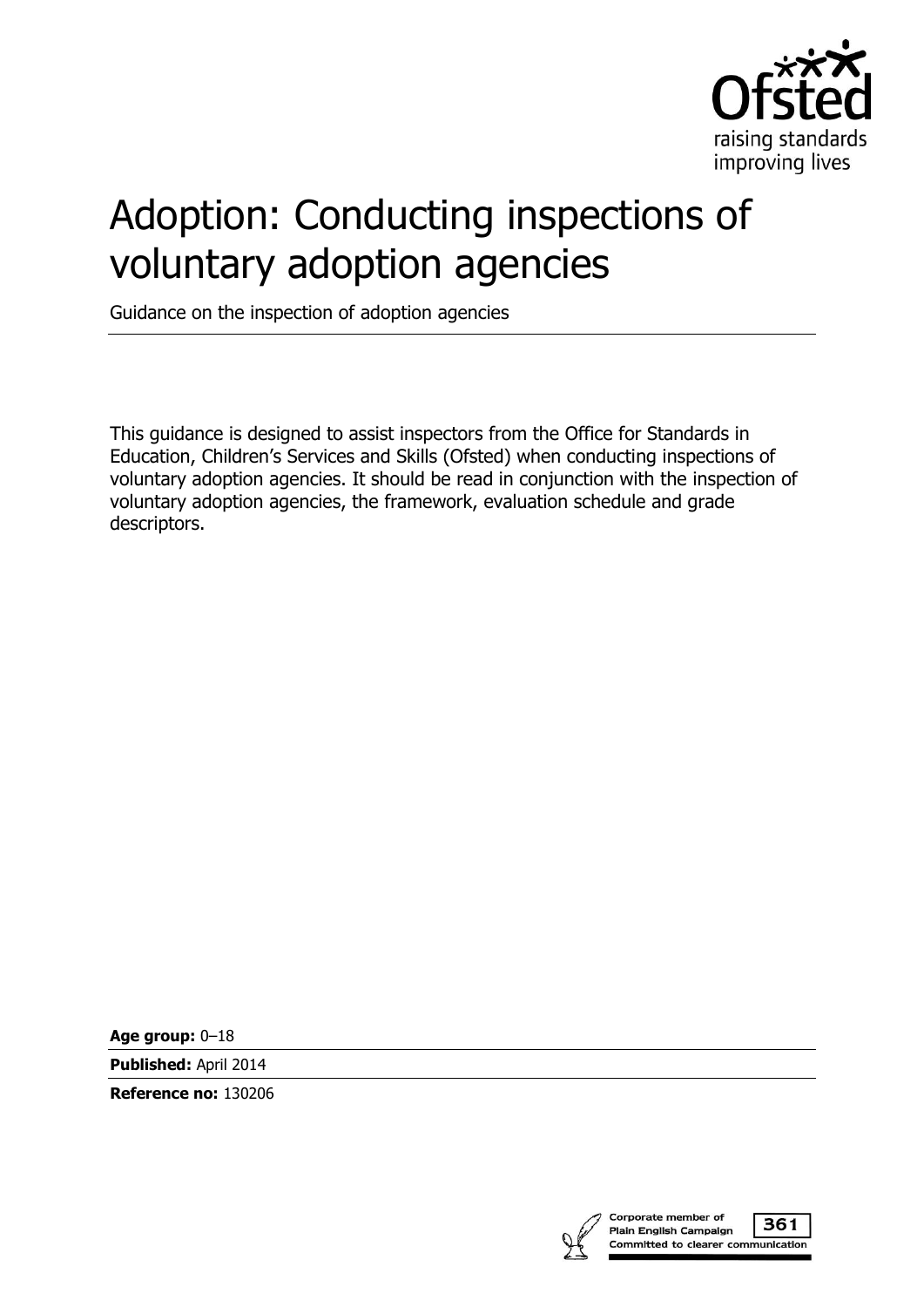The Office for Standards in Education, Children's Services and Skills (Ofsted) regulates and inspects to achieve excellence in the care of children and young people, and in education and skills for learners of all ages. It regulates and inspects childcare and children's social care, and inspects the Children and Family Court Advisory and Support Service (Cafcass), schools, colleges, initial teacher training, workbased learning and skills training, adult and community learning, and education and training in prisons and other secure establishments. It assesses council children's services, and inspects services for looked after children, safeguarding and child protection.

If you would like a copy of this document in a different format, such as large print or Braille, please telephone 0300 123 1231, or email enquiries@ofsted.gov.uk.

You may reuse this information (not including logos) free of charge in any format or medium, under the terms of the Open Government Licence. To view this licence, visit www.nationalarchives.gov.uk/doc/open-government-licence/, write to the Information Policy Team, The National Archives, Kew, London TW9 4DU, or email: psi@nationalarchives.gsi.gov.uk.

This publication is available at www.ofsted.gov.uk/resources/130206.

Interested in our work? You can subscribe to our website for news, information and updates at www.ofsted.gov.uk/user.

Piccadilly Gate Store Street Manchester M1 2WD

T: 0300 123 1231 Textphone: 0161 618 8524 E: enquiries@ofsted.gov.uk W: www.ofsted.gov.uk

No. 130206 © Crown copyright 2014

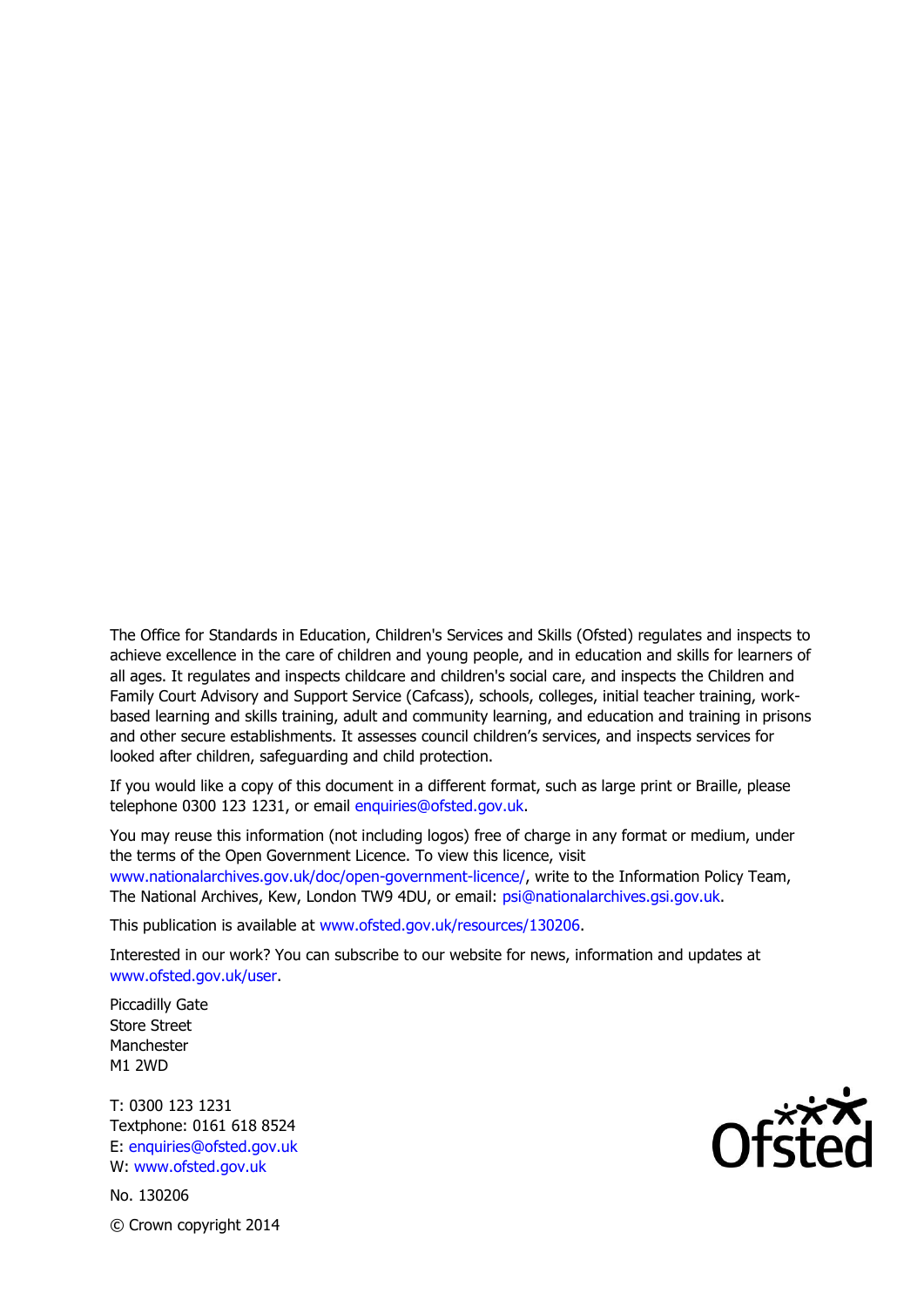# **Contents**

| <b>Introduction</b>                                                    | 4  |
|------------------------------------------------------------------------|----|
| <b>Purpose of inspection</b>                                           | 4  |
| <b>Scheduling and team deployment</b>                                  | 4  |
| <b>Notice</b>                                                          | 5  |
| <b>Timeframe</b>                                                       | 6  |
| <b>Pre-inspection activity</b>                                         | 6  |
| <b>Annual questionnaires</b>                                           | 8  |
| <b>Deferrals</b>                                                       | 9  |
| <b>Inspection activity</b>                                             | 9  |
| <b>Safeguarding</b>                                                    | 16 |
| <b>Recording evidence</b>                                              | 16 |
| <b>Inspection findings</b>                                             | 17 |
| <b>Inspection feedback</b>                                             | 17 |
| <b>Writing the report</b>                                              | 18 |
| Letters to children and young people                                   | 19 |
| <b>Quality assurance</b>                                               | 19 |
| <b>Concerns</b>                                                        | 19 |
| <b>Complaints</b>                                                      | 19 |
| <b>Annex A: Notice of inspection</b>                                   | 20 |
| Return slip: For information a voluntary adoption agency submits after |    |
| notification of an inspection                                          | 23 |
| <b>Annex B: Assessing financial viability</b>                          | 24 |
| Annex C: Checks on responsible individuals                             | 25 |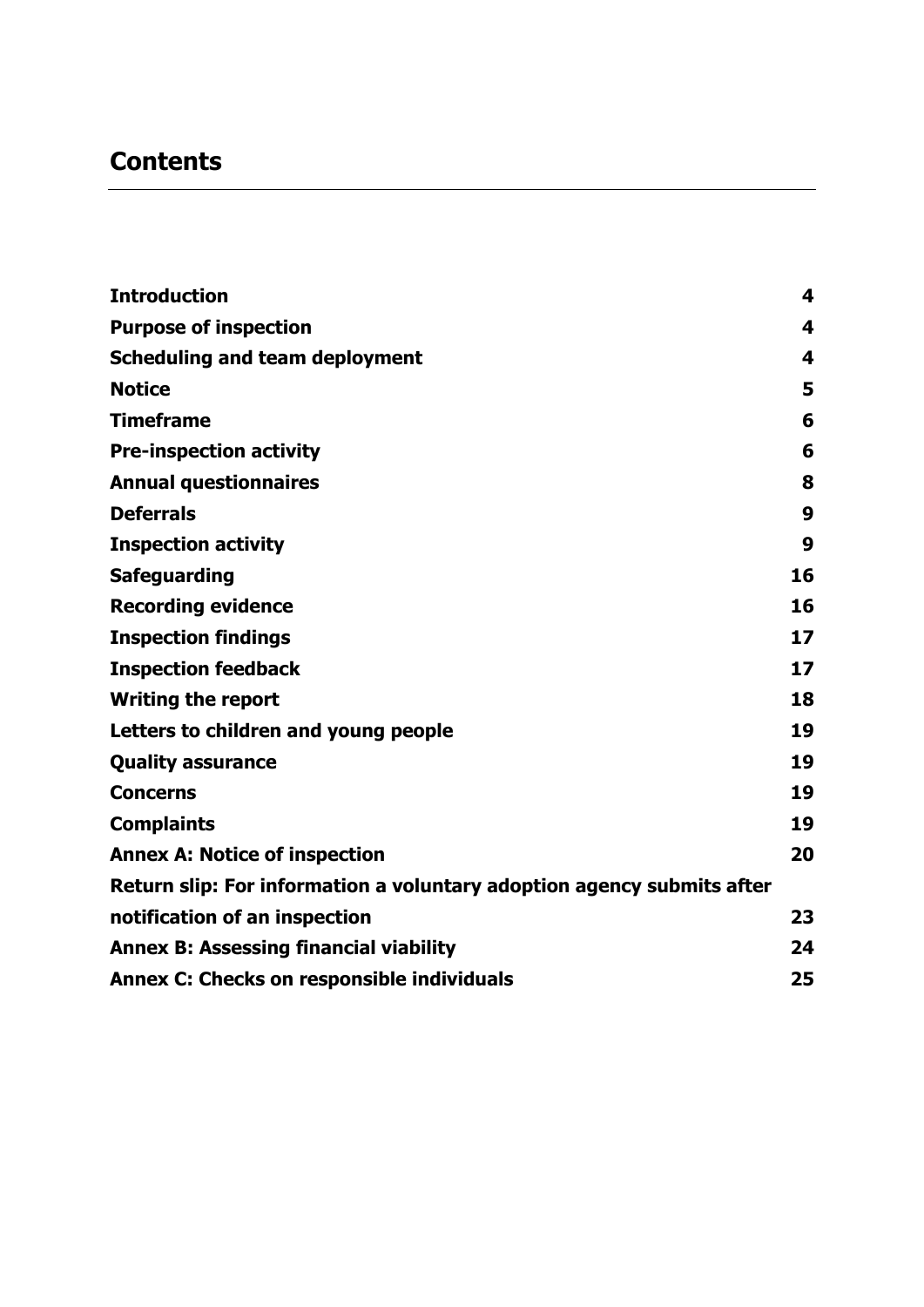

# <span id="page-3-0"></span>**Introduction**

1. This guidance is designed to assist inspectors from the Office for Standards in Education, Children's Services and Skills (Ofsted) when conducting inspections of voluntary adoption agencies in England. Adoption agencies can use the guidance to understand how inspections are conducted.

2. This guidance should be read in conjunction with the Adoption: Inspection of voluntary adoption agencies, framework, evaluation schedule and grade descriptors.<sup>1</sup>

# <span id="page-3-1"></span>**Purpose of inspection**

3. Inspection of voluntary adoption agencies focuses on the progress and experiences of, and outcomes for, children and young people. It aims to protect children and support voluntary adoption agencies in improving their performance in meeting children's and young people's needs, however complex those needs may be. It should also ensure that decisions made and actions taken by the voluntary adoption agency promote and safeguard children's and young people's welfare.

4. Inspectors will seek to understand the unique characteristics of the agency and the context in which they work, encouraging innovation and improvements but also being tenacious in their identification of failures. They will help agencies understand what they need to do to improve and make recommendations and requirements to support them to do so.

### <span id="page-3-2"></span>**Scheduling and team deployment**

5. Ofsted has a duty to inspect adoption agencies at least once in every three-year cycle.<sup>2</sup> The scheduling of inspections takes account of:

- egal requirements
- $\blacksquare$  returned questionnaires from children, young people, adopters, adopted adults, social workers and other stakeholders
- complaints and concerns about the service
- notifications and monitoring reports provided to Ofsted
- **P** previous inspection findings.

6. The inspection of voluntary adoption agencies normally involves one suitably experienced and trained inspector spending five days on site, with one additional day to prepare and two days to write the report.

-

 $^{\rm 1}$  Adoption: Inspection of voluntary adoption agencies, framework, evaluation schedule and grade descriptors (130202), Ofsted 2013; www.ofsted.gov.uk/resources/130202

 $2$  Her Majesty's Chief Inspector of Education, Children's Services and Skills (Fees and Frequency of Inspections) (Children's Homes etc) Regulations 2007 (S.I. 2007/694). As amended by (SI 2011/553).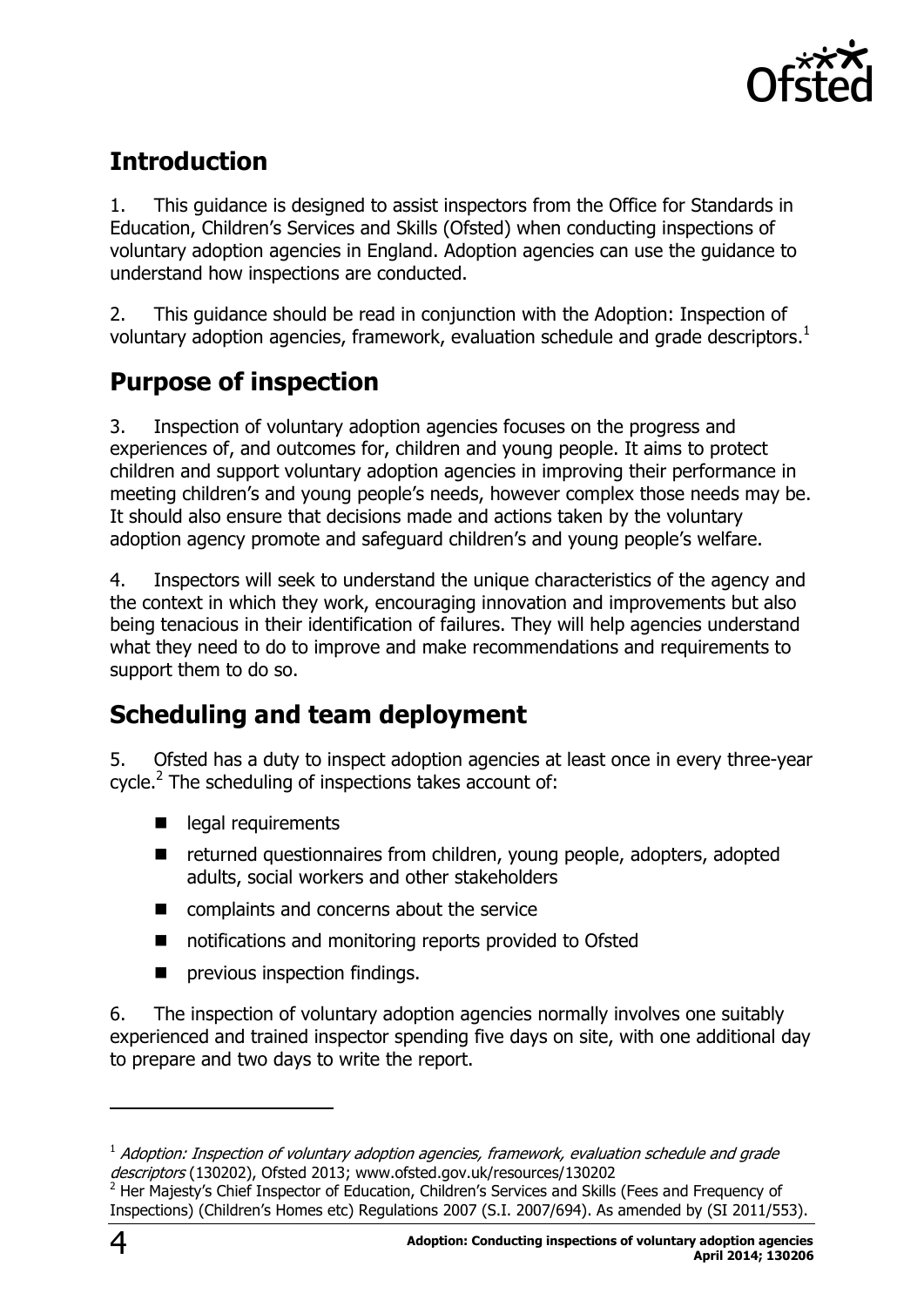

7. It may be necessary for more inspectors to be involved in the inspection of very large agencies. In these cases, the inspector should request additional support from their line manager. If the request is agreed, it is passed to the Regional Social Care Senior HMI for approval.

8. If there are no adopters approved or in the process of being approved, inspectors should delay the inspection. This should only be done in discussion with the line manager but the inspection should not be delayed if there are any concerns about the agency. Ofsted must also meet the regulatory requirement that an inspection of a voluntary adoption agency takes place within three years of registration and thereafter once in each inspection cycle.

#### <span id="page-4-0"></span>**Notice**

9. Ten working days' notice will be given of the inspection.

10. When notice is given, we ask the agency to provide a small amount of information and to make arrangements for discussions with key people as set out in the notice letter. An example letter can be found at Annex A. During the inspection, inspectors may identify other people with whom they wish to speak.

11. We ask agencies to allow access to their premises, space for the inspector, access to records through electronic and paper files, if they are used, and someone to support access to relevant electronic files. Inspectors do not routinely ask for files to be provided in hard copy unless these are already used by the agency, but they may ask for specific reports, for example prospective adopters' reports, to be provided in hard copy.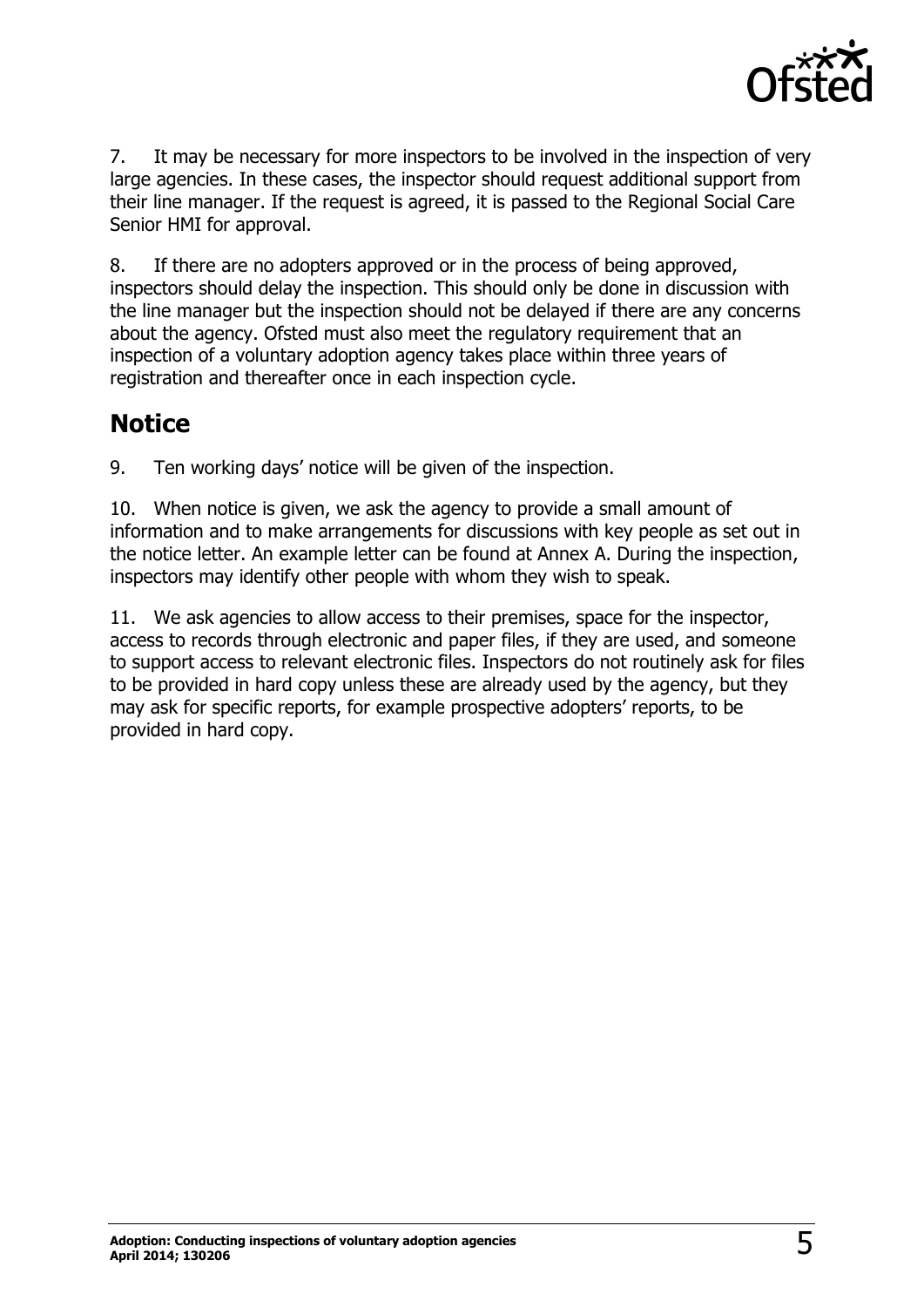

# <span id="page-5-0"></span>**Timeframe**

12. The timeframe for inspection, including preparation, on-site work and the publication of the inspection report, is as follows in working days:

| <b>Day</b>  | <b>Inspection activity</b>                                                                                                          |
|-------------|-------------------------------------------------------------------------------------------------------------------------------------|
| 1           | Preparation                                                                                                                         |
| 2           | Site visit                                                                                                                          |
| 3           | Site visit                                                                                                                          |
| 4           | Site visit                                                                                                                          |
| 5           | Site visit                                                                                                                          |
| 6           | Site visit and feedback                                                                                                             |
| $7$ and $8$ | Writing the report                                                                                                                  |
| $8 - 10$    | Inspection evidence and report (toolkit) submitted for quality<br>assurance                                                         |
| 15          | Report sent to the registered provider for any comments on factual<br>accuracy, within 10 working days of the end of the inspection |
| 20          | Provider returns the draft report within five working days with any<br>comments on factual accuracy                                 |
| 25          | The final report is published on the Ofsted website within 20 working<br>days of the end of the inspection                          |

### <span id="page-5-1"></span>**Pre-inspection activity**

13. Inspectors are allocated one day to prepare for an inspection and identifying initial lines of enquiry. The inspector considers:

- concerns and complaints made to Ofsted
- **E** regulatory notifications made to Ofsted
- any changes to registration and changes of manager
- any enforcement activity since the previous inspection
- completed questionnaires from adopters, children, young people, birth parents, placing social workers and others
- annual quality and data forms submitted to Ofsted by the agency
- data analysis by Ofsted
- case lists and, where relevant, updated data
- reports made under national minimum standard 25
- three sets of panel meeting minutes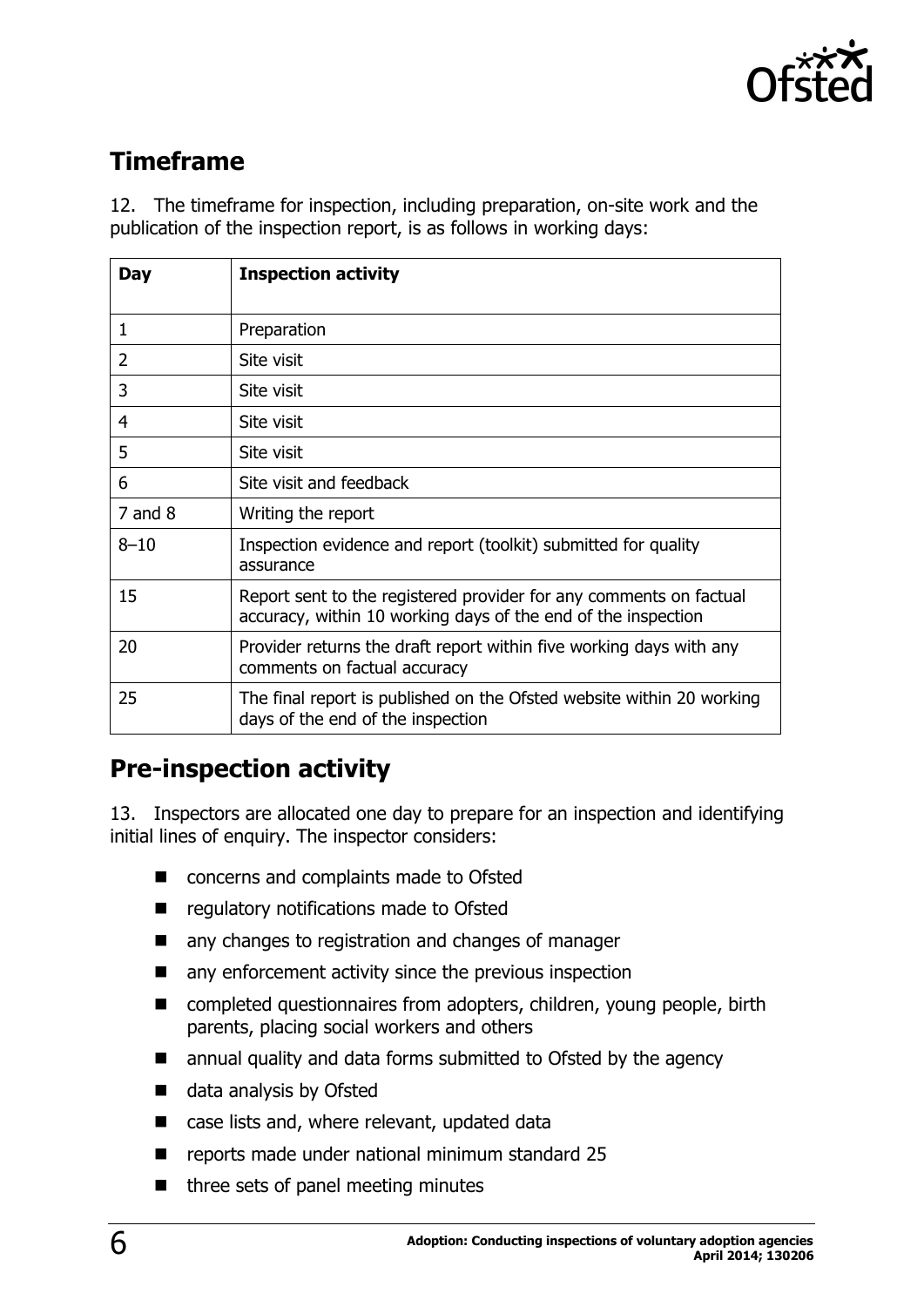

- the up-to-date statement of purpose and children's guide
- the content of the provider's website
- **P** previous inspection reports.

14. If information has been received that indicates potential non-compliance with regulatory requirements, Ofsted will investigate. This may be done during the scheduled inspection, taking into account the date of the last inspection and the requirement for 10 days' notice, or separately. If investigated during inspection, the concern is used as a line of enquiry for the inspection. The inspector outlines the concern to the adoption agency at the beginning of the inspection.

15. Inspectors consider at least three sets of panel minutes, submitted by the agency prior to the inspection. These may lead to lines of enquiry in respect of particular children, young people, adopters, the functioning of the central list of panel members or the adoption agency.

16. Agencies may submit additional information and up-to-date data when they return the documentation requested in the letter announcing the inspection. This material must be explicitly relevant to the inspection framework and the associated evaluation schedule, and must enhance or clarify information about the quality of the service provided. Statistical data submitted prior to the inspection must be correct at the time of submission. Amendments or changes to data submitted during the inspection may not be accepted, as any statistical elements of the reports are based on data submitted in the annual returns and immediately before the inspection.

17. The inspector carries out an analysis of the available evidence and information and records their planning notes within the planning section of the Regulatory Support Application<sup>3</sup> (RSA) toolkit. Concerns, complaints and enforcement activity must be noted in the toolkit. The plan for the inspection identifies lines of enquiry, any areas of apparent weakness or significant strengths and areas where further evidence needs to be gathered. If the inspection is subject to an evidence-based review for quality assurance purposes, the inspection plan is considered as part of this, but it may be sampled by managers at any time to ensure the quality of work. The focus of the inspection may change during its course as further evidence emerges. Annex B provides guidance on assessing financial viability.

j

 $3$  The RSA is the electronic system that Ofsted uses to administer and record regulatory inspections.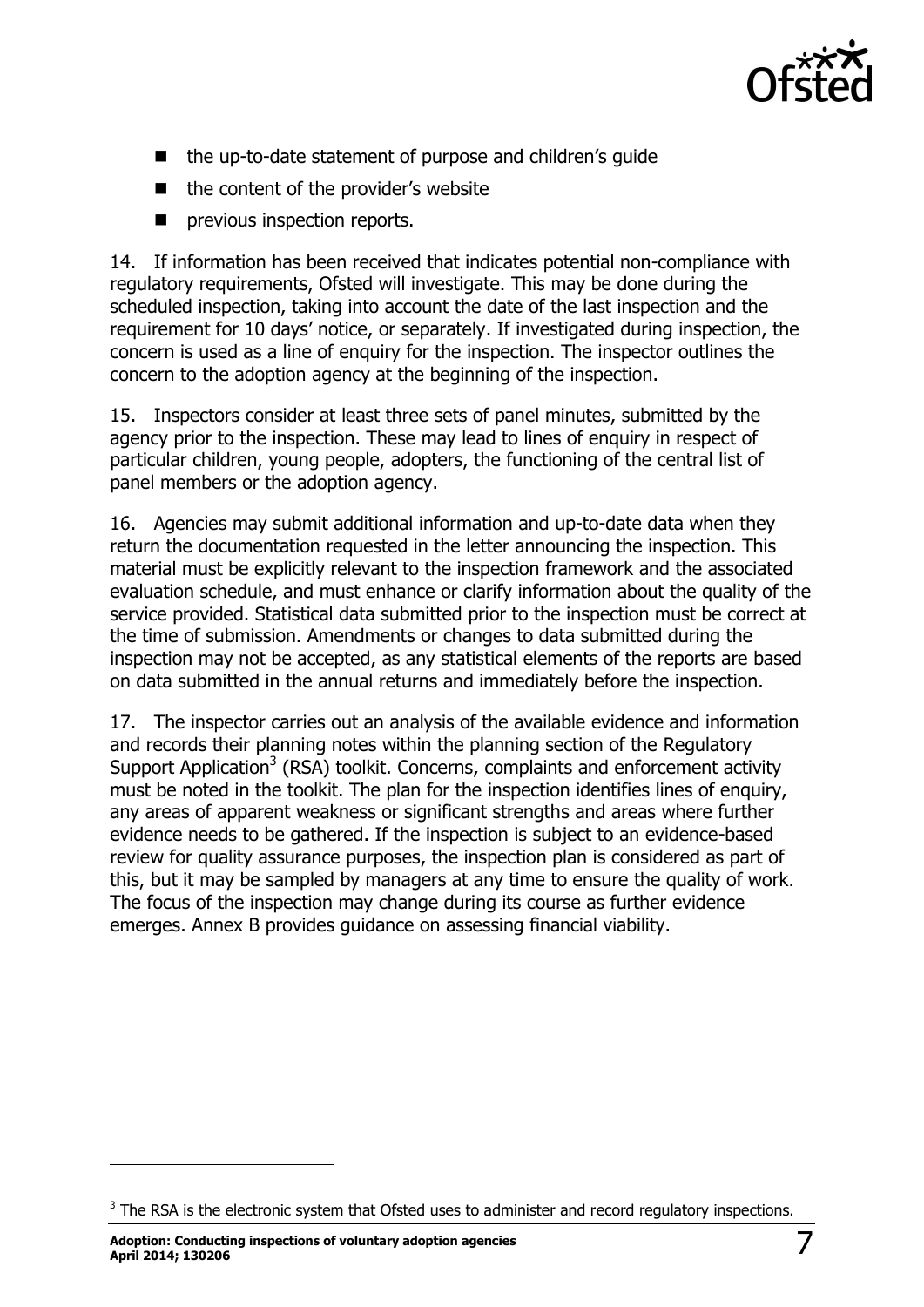

#### **Reports under national minimum standard 25**

18. National minimum standard 25.6 states the voluntary adoption agency trustees, board members or management committee members should:

- 'receive written reports on the management, outcomes and financial state of the agency every six months
- monitor the management and outcomes of the services provided in order to satisfy themselves that the service is effective and is achieving good outcomes for children and young people, and/or service users
- satisfy themselves that the agency is complying with the conditions of registration'.

19. Ofsted provides a template for these reports in the quality assurance and data form. The completed form provides the data we require for inspection. Agencies do not have to use the quality assurance section of the form and may use their own management reporting formats. We ask that these quality assurance and data forms are submitted to Ofsted once a year based on data for the year 1 April to 31 March.

20. As part of the pre-inspection activity, inspectors consider reports made under national minimum standard 25. Any emerging lines of enquiry are included in the inspection plan.

### <span id="page-7-0"></span>**Annual questionnaires**

21. The views and experiences of children and young people, adult adoptees, adoptive parents and birth parents, staff and other stakeholders, such as social workers for children and young people, and independent reviewing officers, inform lines of enquiry for each inspection. They are an important part of the inspection evidence. It should be noted that this is an inspection of the adoption agency and not adopters.

22. Ofsted sends a link to an annual online questionnaire for each group enabling individuals to return them directly to Ofsted. We ask agencies to ensure that they publicise the questionnaires to all adopters, prospective adopters, staff and partners and, where relevant, children and young people. Hard copies are also available on request for children and young people, and birth relatives only, for whom we supply business reply envelopes.

23. We supply all adoption agencies with symbol versions of the questionnaires by email to distribute to children who use Widgit, Makaton and Picture Communication Symbols. There is also a film of the children and young people's version using British sign language (BSL). The responses to the symbol and BSL versions should be returned as hard copy or by email.

24. An analysis of all questionnaire responses is made available to inspectors prior to the inspection. During inspection, the inspector shares the quantitative data with the adoption agency where possible. Any information shared protects the anonymity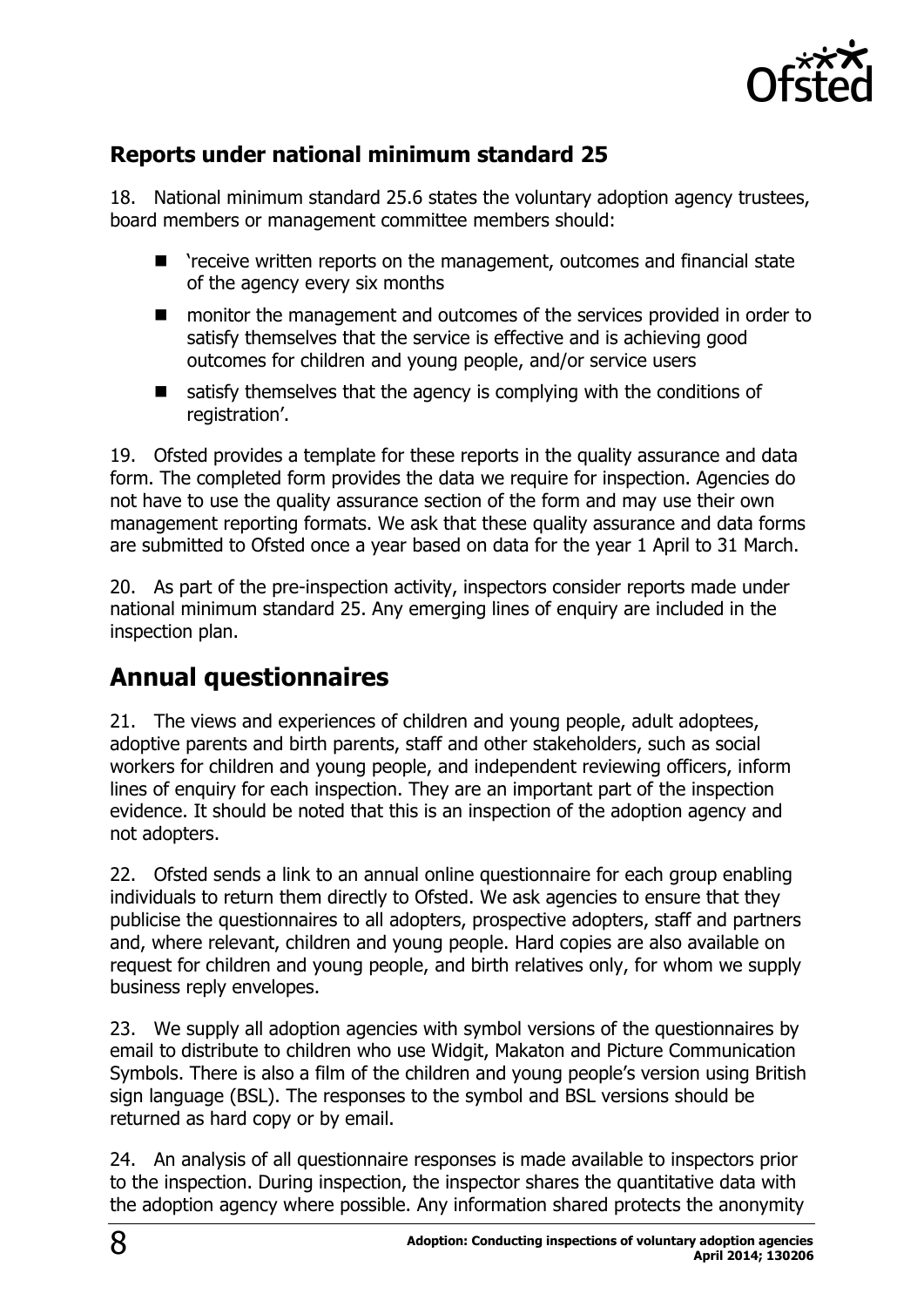

and confidentiality of respondents. As questionnaires are issued annually, there may be up to three years of responses for the inspector to take into account and that may highlight trends in service development to pursue during the inspection.

### <span id="page-8-0"></span>**Deferrals**

25. Deferrals of inspections are agreed only in exceptional circumstances, for example where the opportunity to gather secure evidence is severely restricted or where, if the inspection went ahead, it might place people at risk.

26. Decisions about deferrals are agreed by the Regional Social Care Senior HMI.

# <span id="page-8-1"></span>**Inspection activity**

27. At the start of the inspection, the inspector(s) confirm(s) their identity by producing their Ofsted Inspector Authorisation and identification card and identity badge. It is not necessary to carry paper copies of Disclosure and Barring Service (DBS) checks. The inspector(s) discuss the inspection plan with the manager, confirming whether any further information or meetings have to be arranged.

28. The days on site are used for discussions with managers, children and young people, adopters and staff, and to examine files. Where children and young people have complained or raised concerns, with Ofsted or with the provider, these must be followed up on inspection and recorded in the toolkit. Inspectors seek evidence against the evaluation schedule and take into account issues already identified through pre-inspection data and questionnaires. The organisation of the days on site depends on when meetings and discussions can be held.

29. The inspectors decide who they need to speak to in order to secure sufficient evidence on which to base their judgements. In a few cases that inspectors track they will arrange to visit adopters and the children who are placed with them for adoption in their own homes. The agency will contact the adopter and seek their agreement and ask them to confirm, where it is age appropriate, whether the children are happy to speak with the inspector. However, a significant amount of time is used to examine case files and discuss any issues arising from those files. This may include, for example, discussions or telephone calls with placing social workers, adopters, foster carers and Independent Reviewing Officers. In all inspections, the inspector will ask to meet some children and young people with their adoptive, or prospective adoptive, families.

30. Due to potential sensitivities and vulnerabilities surrounding adoption, it is important that the inspector involves the agency in identifying any children or young people who they may wish to meet and in the final selection of birth relatives and adoptive families who they wish to speak to. Inspectors should also identify other people that they wish to speak to during the inspection.

31. The inspection focuses on gathering evidence against the evaluation schedule. The detail of activities undertaken and discussions held vary depending on the lines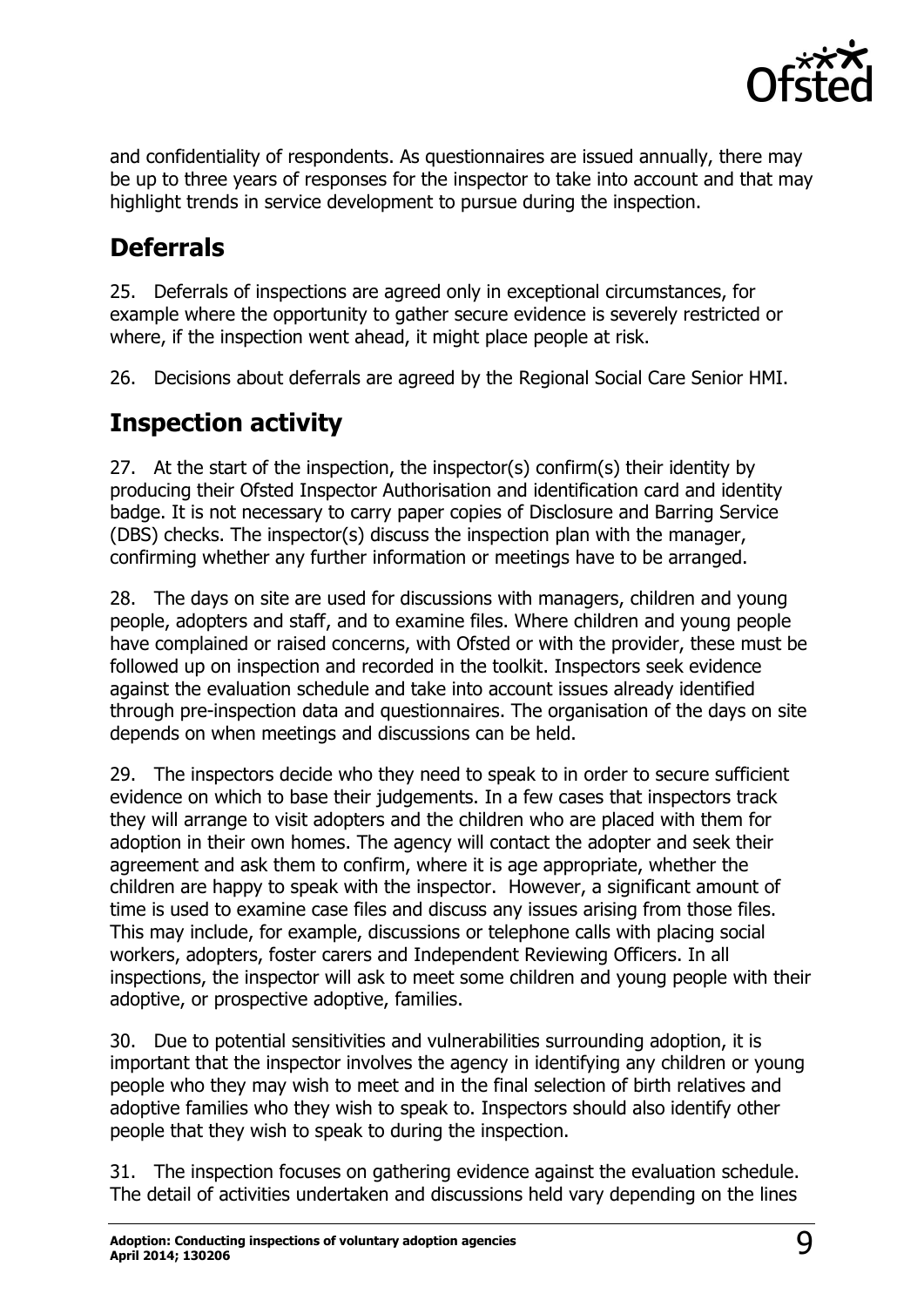

of enquiry for each individual inspection. However, every inspection examines how the agency ensures that delays are minimised for children, young people and adopters, how well the agency helps drive and review plans for children's futures that are in their best interests, and how adoptions are supported and disruptions minimised.

#### **Case sampling**

32. Inspectors aim to access at least six adopter or prospective adopter records that cover the range of the adoption agency's work. Inspectors may access a much larger number of records or specific documents from files to evaluate particular issues that may have arisen during pre-inspection planning or during the inspection, for example practice in relation to matching. The inspector, not the agency, selects the cases to sample from the adopter register and details supplied by the agency. A case record is taken to mean information, electronic or written, that the agency holds on a particular adopter and the children or young people placed with them.

33. Any concerns raised or identified during the inspection are pursued; any concerns indicating risk to children must be discussed with the inspector's line manager and referred to appropriate agencies. The inspector is responsible for checking that matters have been pursued.

34. Where the case record covers a long period of time, judgements about agency performance are based on contemporary practice and take into account evidence of longer term improvements or decline. Inspectors may read historical information to understand the service and its impact on outcomes for children and young people who are placed. Case record sampling may lead to discussions with social workers, adopters and, where appropriate, children, young people and birth relatives.

35. Inspectors access records via electronic systems, if used, with support from the agency. Inspectors may ask for specific documents to be available in hard copy, for example a prospective adopter's report. Providers must ensure that inspectors have access and support to use their system from the first day of the inspection.

36. Inspectors examine, discuss and evaluate cases in line with the criteria set out in the evaluation schedule. In some cases, if possible, it may be helpful to do this with the adoption social worker.

37. Inspectors sample a range of documents from files to support their lines of enquiry. This may include, for example, information and documents relating to the following:

- information provided to adopters prior to placement
- adoption support records
- $\blacksquare$  life story work and support for children who are being adopted
- $\blacksquare$  the suitability of the placement, taking into account the views of the adopters and the needs of the children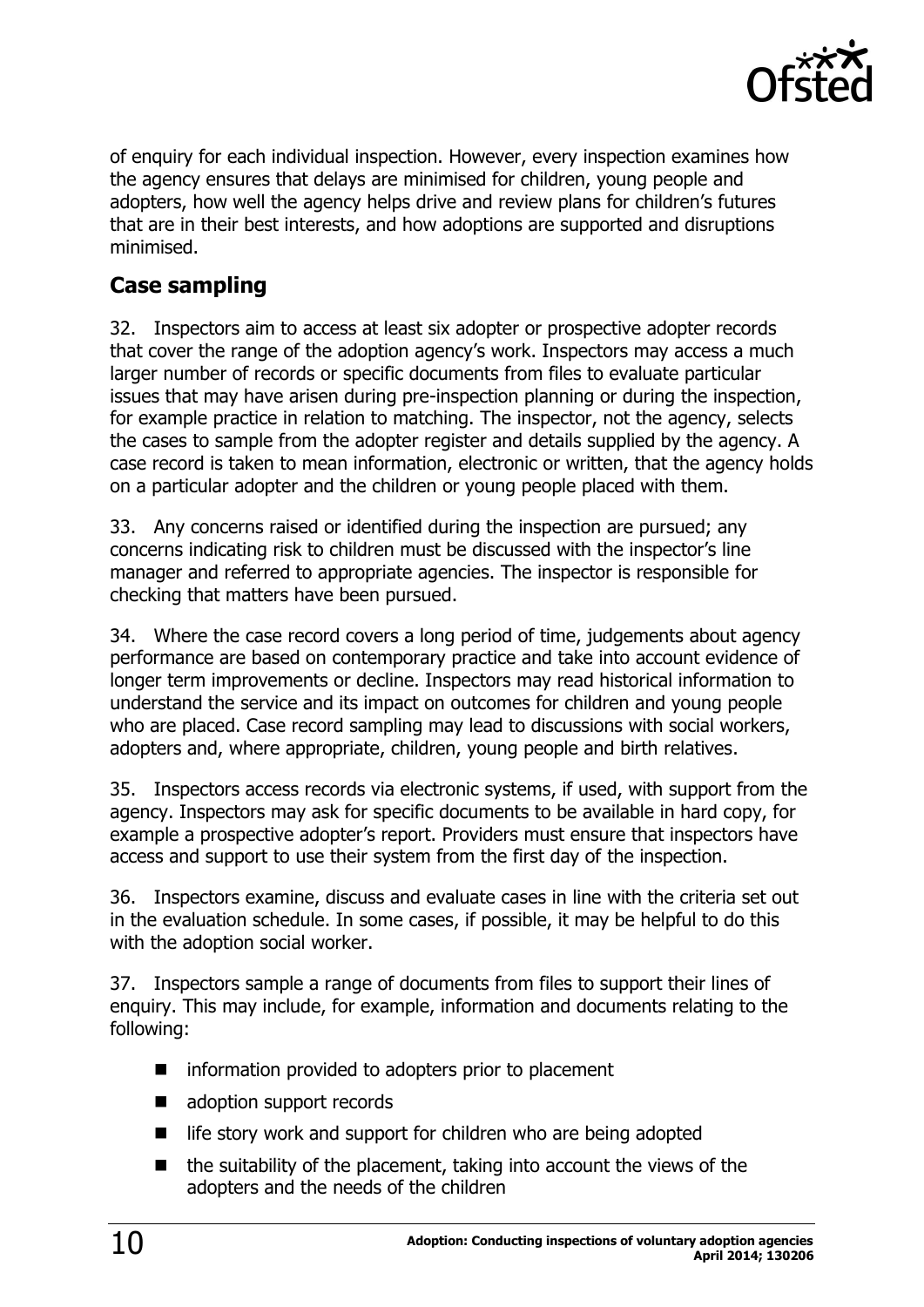

- the process of matching children's needs with the capacity and skills of the adoptive family
- disruption meeting minutes
- **panel minutes**
- the approval processes for adopters and the records kept
- **P** prospective adopters' reports, including those who withdrew from the process
- $\blacksquare$  the preparation, training and support of adopters
- the impact of children's views and feedback on planning for their futures
- support assessments and plans
- referrals to the Independent Review Mechanism (IRM)
- complaints
- ongoing case recording.

#### **Examination of records, policies and procedures**

38. The adoption agency statement of purpose and children's guide should be available on the agency's website and form part of the pre-inspection data. We should also hold copies in our database as agencies are required to submit these documents whenever they are changed. If they have not done so, this should be explored during the inspection.

39. Other documents are examined where they are relevant to a line of enquiry for that individual inspection. Inspectors do not routinely examine all policies and procedures.

40. The inspector selects and samples at least two personnel records in respect of anyone working for purposes of the agency (this includes panel members). Where DBS checks are unavailable due to DBS restrictions, for example in respect of administrative staff, inspectors may ask for evidence of how the recruitment decision was made and what has been done to ensure that any risk due to the lack of a DBS check is mitigated. The inspector may sample more records when necessary to pursue lines of enquiry specific to the inspection. If recruitment records are not maintained at the premises where the inspector is based for the inspection, then the provider needs to arrange for the records to be made available on site.

41. These records can be maintained in checklist or spreadsheet formats. The information available for the inspection should reflect schedule 2 of The Adoption Support Agencies (England) and Adoption Agencies (Miscellaneous Amendments) Regulations 2005, and must include the reference number of the subject's DBS check. If any lines of enquiry require additional information, then the inspector may request that a small sample of full personnel records are made available at the inspection visit.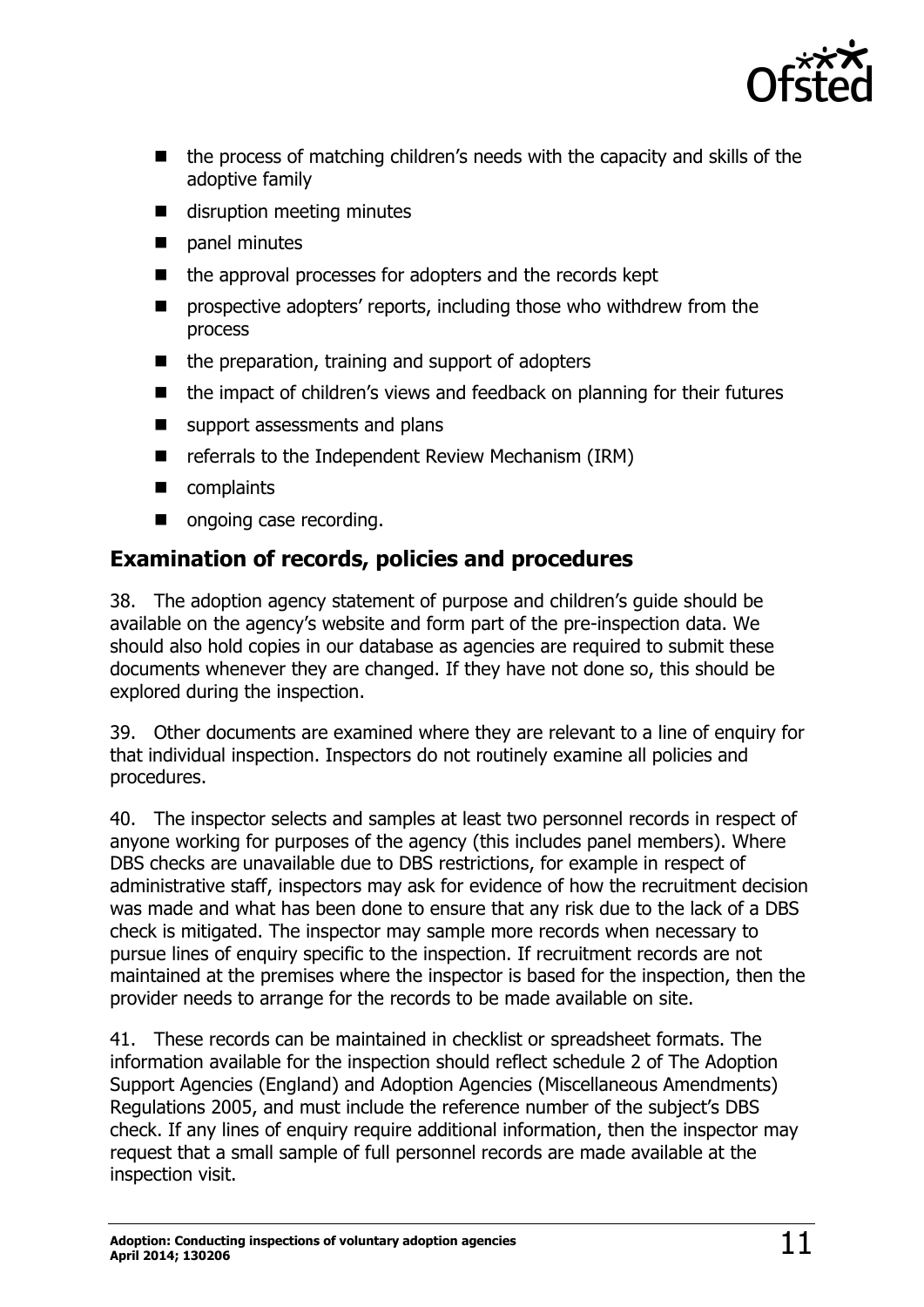

#### **Interviews and discussions with adopters, children and young people and other interested parties**

42. Adoption agencies are asked to arrange discussions with their own staff, adopters and social workers supporting children and young people. Inspectors will also talk with children and young people, where they are not too young, and with their adoptive family.

43. During their preparation and during the inspection, inspectors identify individuals with whom they wish to speak. This will include:

- the registered provider, nominated person, fostering manager or responsible individual
- social workers or their managers for looked after children who are placed for adoption with agency approved adopter
- adoptive families and their children.

44. It may also include:

- adult adoptees
- $\blacksquare$  birth relatives
- $\blacksquare$  adoptive families, at any stage of the process including those not yet approved
- $\blacksquare$  the chair of the adoption panel or the panel adviser and, if not available, independent members of the central list
- $\blacksquare$  attendance at part of a panel meeting if this falls within the timing of the inspection and is particularly relevant to a line of enquiry
- $\blacksquare$  the agency decision maker
- adoption staff and managers
- other professionals involved with the adoption agency
- $\blacksquare$  children and young people who are living with an adoptive family, who have been adopted or who are receiving adoption support and wish to speak to an inspector
- foster carers who specialise in pre-adoption work and are linked to the case sample.

#### **Understanding the experience of children and young people**

45. The experiences of children and young people who are waiting to be or who are adopted or who are receiving adoption support must be at the centre of the inspection and will provide key evidence to support inspectors in assessing outcomes against the evaluation schedule. Inspectors speak with children and young people during the inspection where it is appropriate, with their adoptive family and only with consent from the person with parental responsibility.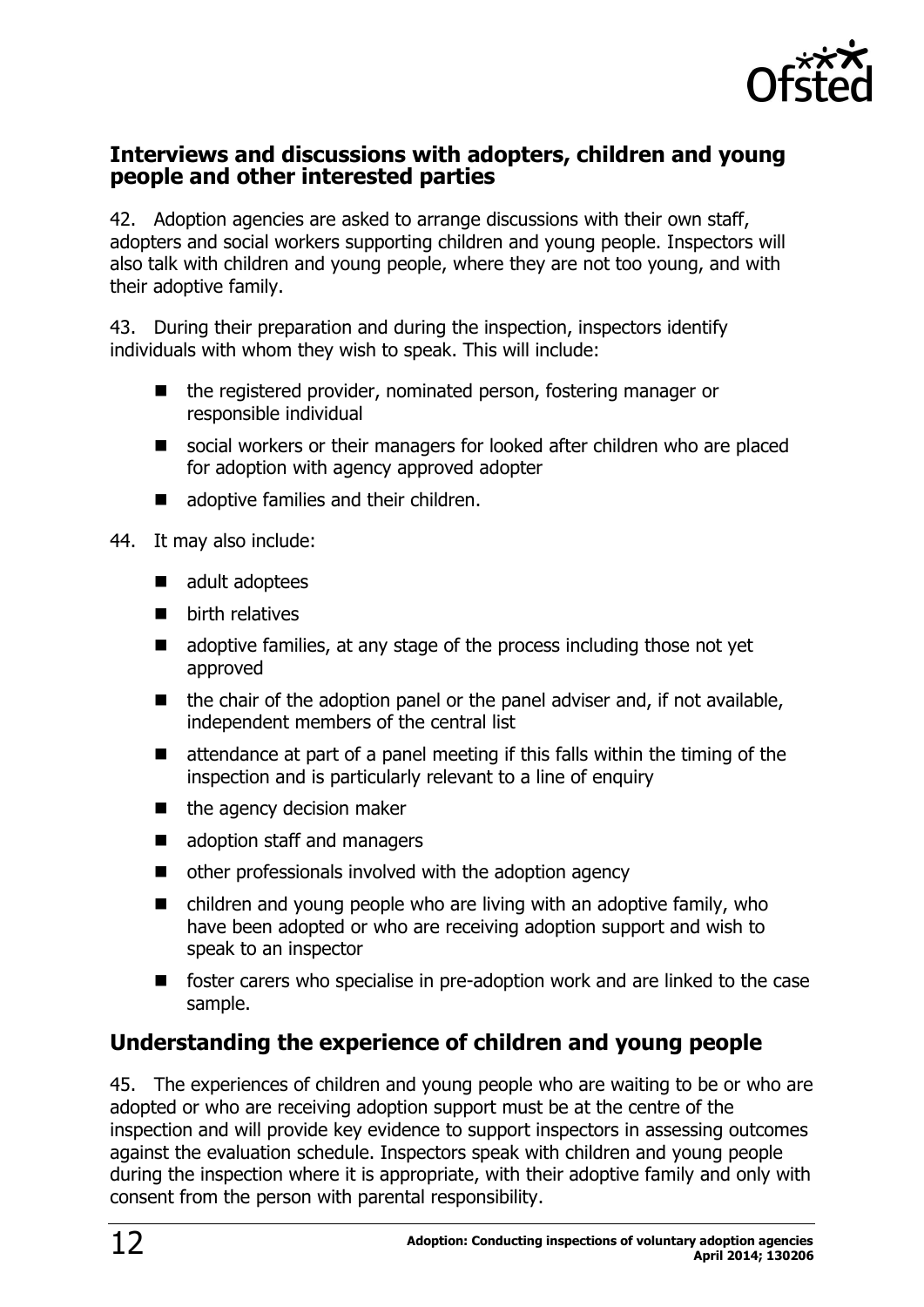

46. Discussions with people who know the child or young person, for example adoptive parents, placing social workers, foster carers and the agency itself, are held in order to understand the experiences and progress of children and young people placed. Inspectors always assess how well the adoption agency consults children and young people and what impact this has on their lives and the performance of the agency.

47. Inspectors are expected to demonstrate safe and sensitive practice throughout the inspection. Examples include the following:

- Inspectors see children and young people with their adoptive family and explain that they will not be identified in the inspection report or in the feedback to adopters or the adoption agency
- Inspectors explaining to children and young people that information suggesting that they or another child or young person are at risk of harm will be passed on by the inspector to an appropriate person able to take the necessary action about the concern so that they are helped and protected.

48. Inspectors always take account of privacy and confidentiality when talking to children and young people, be it in person or on the telephone. Where a callback is requested, the inspector should always use a contact number in the agency or Ofsted's national number: 0300 123 1231.

#### **Listening and talking to adult adoptees, adopters and birth relatives**

49. Adult adoptees, adopters and birth relatives provide key evidence in assessing outcomes for children and young people against the evaluation schedule. Their views and experiences offer valuable evidence about the operation of the adoption agency, including the approval, matching and placing practices and the availability of support.

50. One of the most efficient ways to gather the views of adopters is to attend meetings for adopters, or adoption applicants, which are taking place during the inspection. The purpose of attendance would be to discuss the operation of the agency, not to observe the group or delivery of training. If no existing groups are available, a focus group should be arranged; it should be set up with an open invitation to all adopters or a group of randomly selected adopters if there are high numbers of adopters. If a group has to be arranged for the purposes of the inspection, the provider must demonstrate that all adopters, prospective adopters, randomly selected adopters or prospective adopters had the opportunity to attend.

51. Inspectors take account of privacy and confidentiality when talking to adopters and birth relatives, be it in person or on the telephone. Where a callback is requested, the inspector should always use the agency's office if appropriate or Ofsted's national number: 0300 123 1231.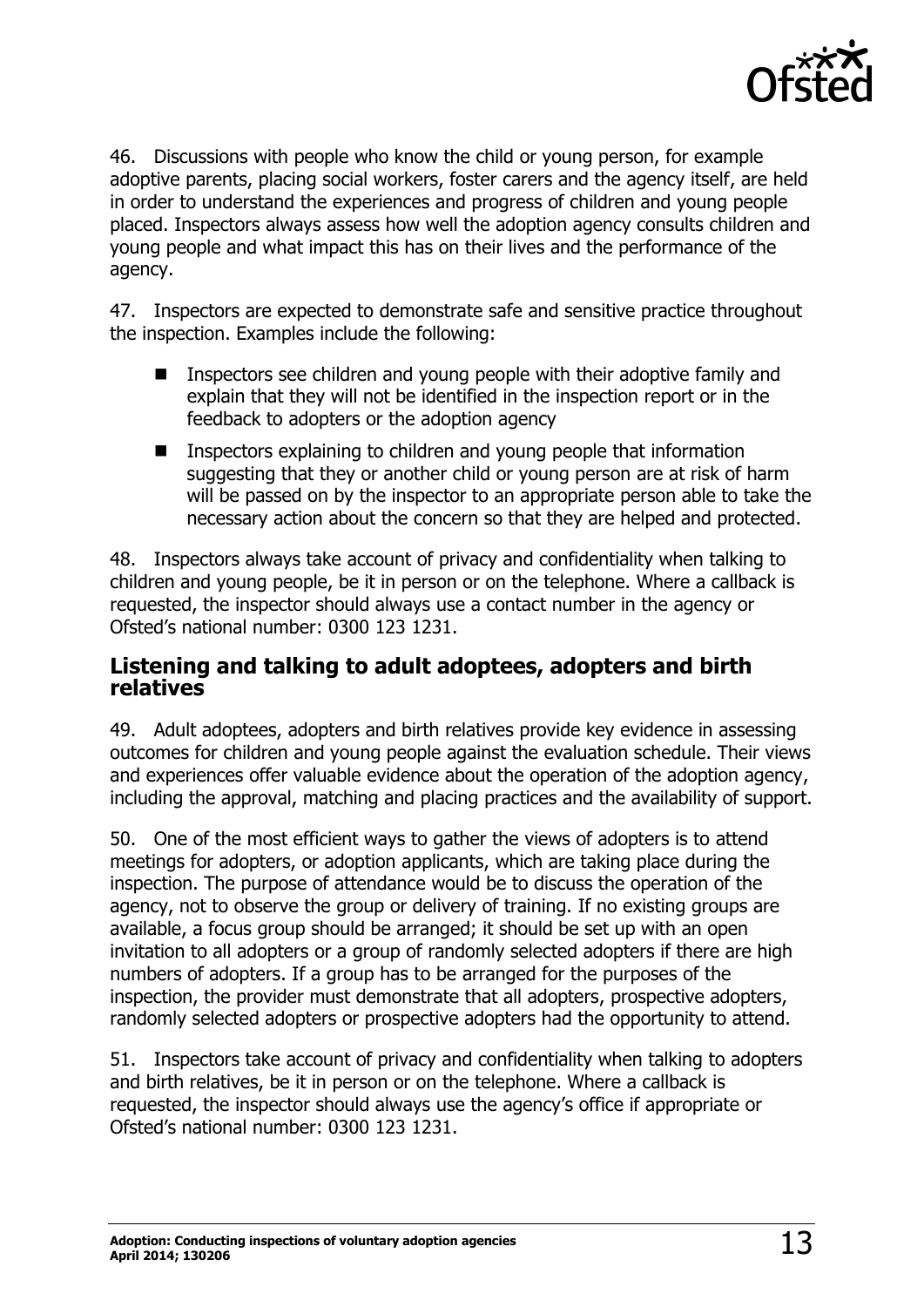

52. Inspectors assess how effectively the adoption agency engages with adult adoptees, adopters and birth relatives and what impact this has on service delivery and experiences of the children and young people.

53. Inspectors explain the inspection process and confidentiality. They ask adopters and birth relatives if they received the invitation to complete the online questionnaire and if they completed it. Discussions with adopters depend on any lines of inquiry identified.

#### **Gathering views from stakeholders**

54. Inspectors consult with stakeholders to inform the inspection findings. This is usually through a telephone call. Stakeholders may include any of the people listed in paragraph 43 and 44 or others who appear to be able to offer relevant information to the inspection. These people vary depending on the nature of the adoption agency and include children's and young people's social workers and members of the adoption panel.

55. Inspectors always take account of privacy and confidentiality when talking to stakeholders on the telephone. Where a callback is requested, the inspector should always use a contact number in the agency or Ofsted's national number: 0300 123 1231.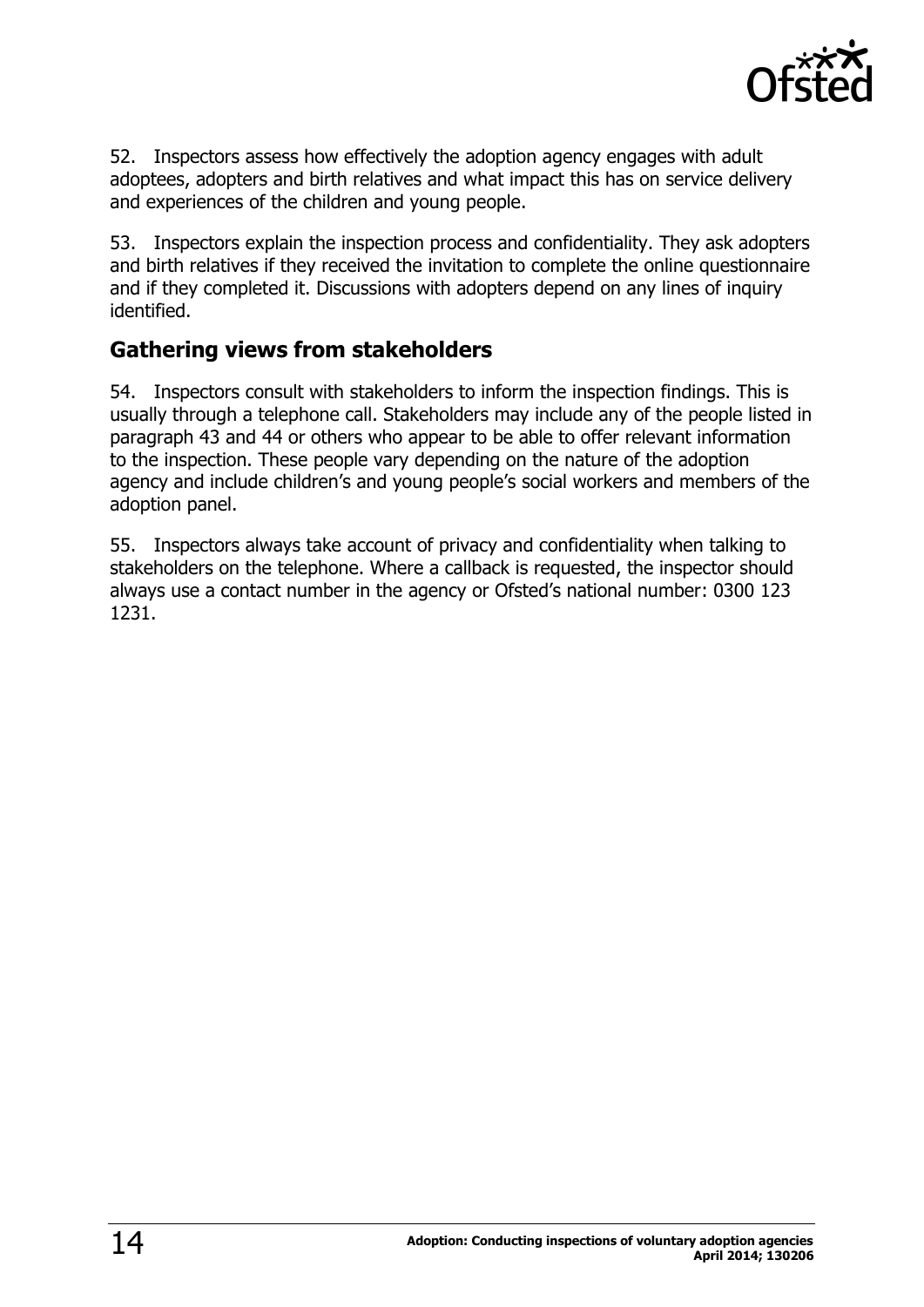

#### **Key meetings**

56. Inspectors use any scheduled meetings as opportunities for following lines of enquiry and, if there are no scheduled meetings, may ask to meet with individual or groups of people. The amount of time available is restricted and therefore any attendance must be time-limited and focused on a particular line of enguiry. There is no requirement to attend scheduled meetings, but these might include:

- staff meetings
- adopter meetings
- **P** placement finding and matching activities
- panel meeting if this falls within the timing of the inspection and is particularly relevant to a line of enquiry.

#### **Discussions with the managers**

57. Individual interviews are held with the manager and with the responsible individual and/or registered person.

58. The interview with the manager focuses on gathering evidence of the adoption agency's impact on children's and young people's lives and must include these elements:

- $\blacksquare$  issues that the inspector wishes to explore with the manager that have arisen from pre-inspection information, including any causes of concern
- how the agency involves adopters and children and young people
- how the agency monitors the impact of their service on outcomes for children and young people
- **F** follow-up on progress in response to previous requirements and recommendations
- $\blacksquare$  discuss the plans for future development of the adoption agency
- **E** arrangements for supervision received by the manager
- $\blacksquare$  any further evidence that the manager may wish to highlight with the inspector
- any evidence the inspector may wish to highlight with the manager.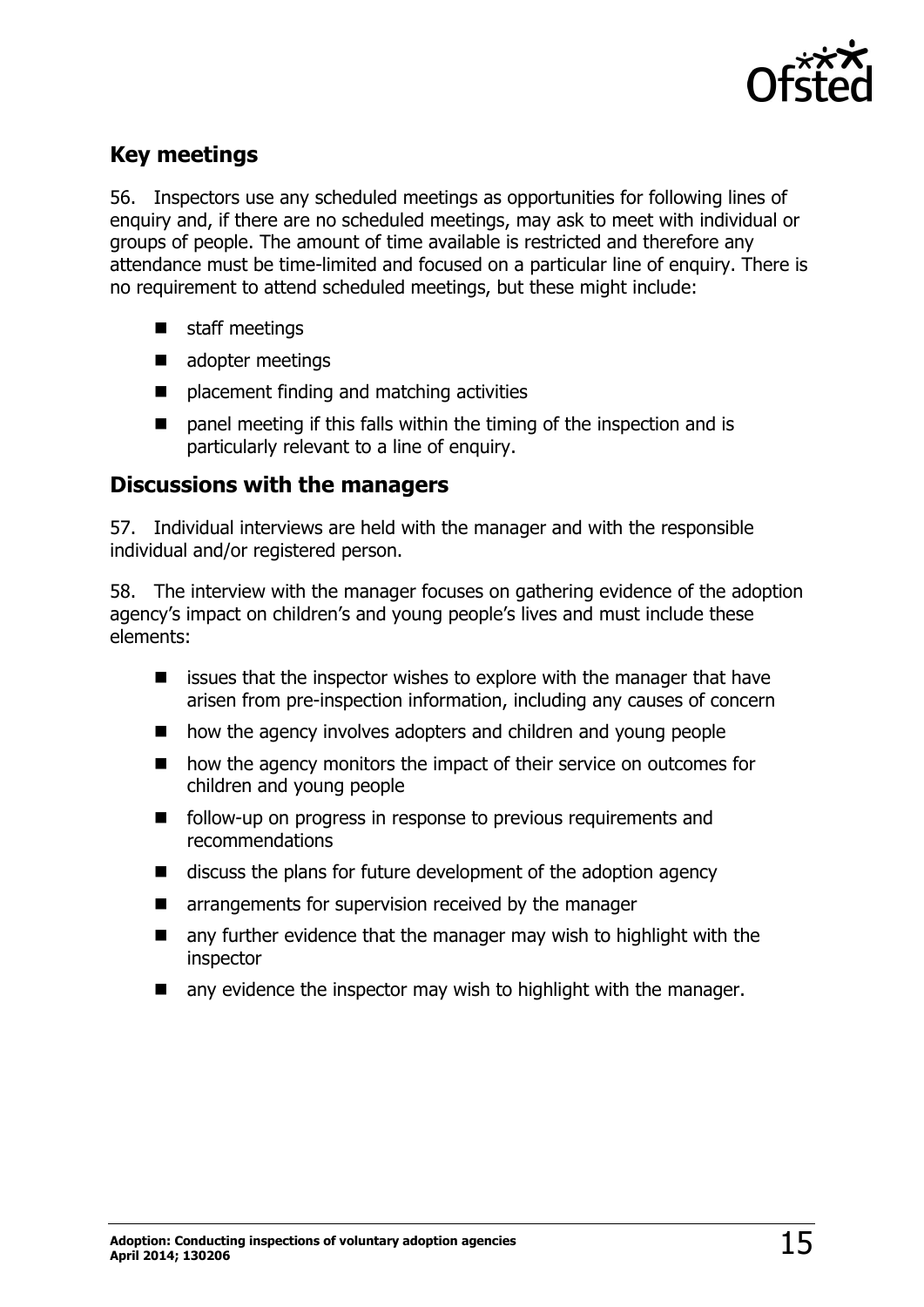

# <span id="page-15-0"></span>**Safeguarding**

59. If serious issues of concern arise, for example in relation to the failure to follow child protection procedures and/or where a child is discovered to be at immediate risk of harm, the adoption agency senior manager is notified as soon as possible unless this compromises the child/young person's safety. If this is the case inspectors must refer the concern to the local authority and discuss matters with their line manager and the Social Care Compliance team. Inspectors should always follow Ofsted's *Safeguarding policy and procedures*,<sup>4</sup> and should contact the Social Care Compliance team if they need advice. Where required, a referral is made by the inspector to the appropriate local authority children's services; the child/young person's allocated social worker and the Social Care Compliance team. The inspector must ensure that the matter is dealt with appropriately. If the referral is not handled appropriately this must be escalated. The Senior HMI for the region should be informed and action will be taken to monitor that children are made safe.

#### <span id="page-15-1"></span>**Recording evidence**

60. Throughout the inspection, inspectors maintain a record of their evidence. Electronic evidence is recorded within the RSA toolkit evidence screen. In most circumstances, once the summarised evidence has been placed in RSA, any duplicate handwritten evidence is destroyed by the inspector. In some circumstances, inspectors may be required to keep any handwritten notes they have made during the inspection. This may apply in circumstances where legal action is being considered or a challenge or complaint about the judgement is anticipated. Inspectors need to record all handwritten evidence using black ink so that it can be photocopied or scanned if necessary. All handwritten evidence must be legible and dated. Inspectors must submit all handwritten evidence that has not been summarised or scanned on to RSA and forms part of the inspection evidence base, to the National Quality Assurance team, within five working days of the end of the onsite visit. All inspection records are retained in accordance with Ofsted's published retention policy.<sup>5</sup>

61. Evidence should be clear, evaluative and sufficient for the purpose of supporting the judgements. It should not include anything that could identify individual staff, individual children, young people or family members, unless necessary for the protection of a child/young person or relevant to a concern which needs to be followed up. Inspectors can record direct quotes from children and young people, parents and stakeholders in evidence to support judgements, although evidence should not use individual's names or initials unless they are the names of the registered person or necessary for the protection of a child or young person.

-

<sup>&</sup>lt;sup>4</sup> Safeguarding policy and procedures (100183), Ofsted, 2010; [www.ofsted.gov.uk/resources/100183.](http://www.ofsted.gov.uk/resources/100183) 5 Handling and retention of inspection evidence (100122), Ofsted, 2010; [www.ofsted.gov.uk/resources/100122.](http://www.ofsted.gov.uk/resources/100122)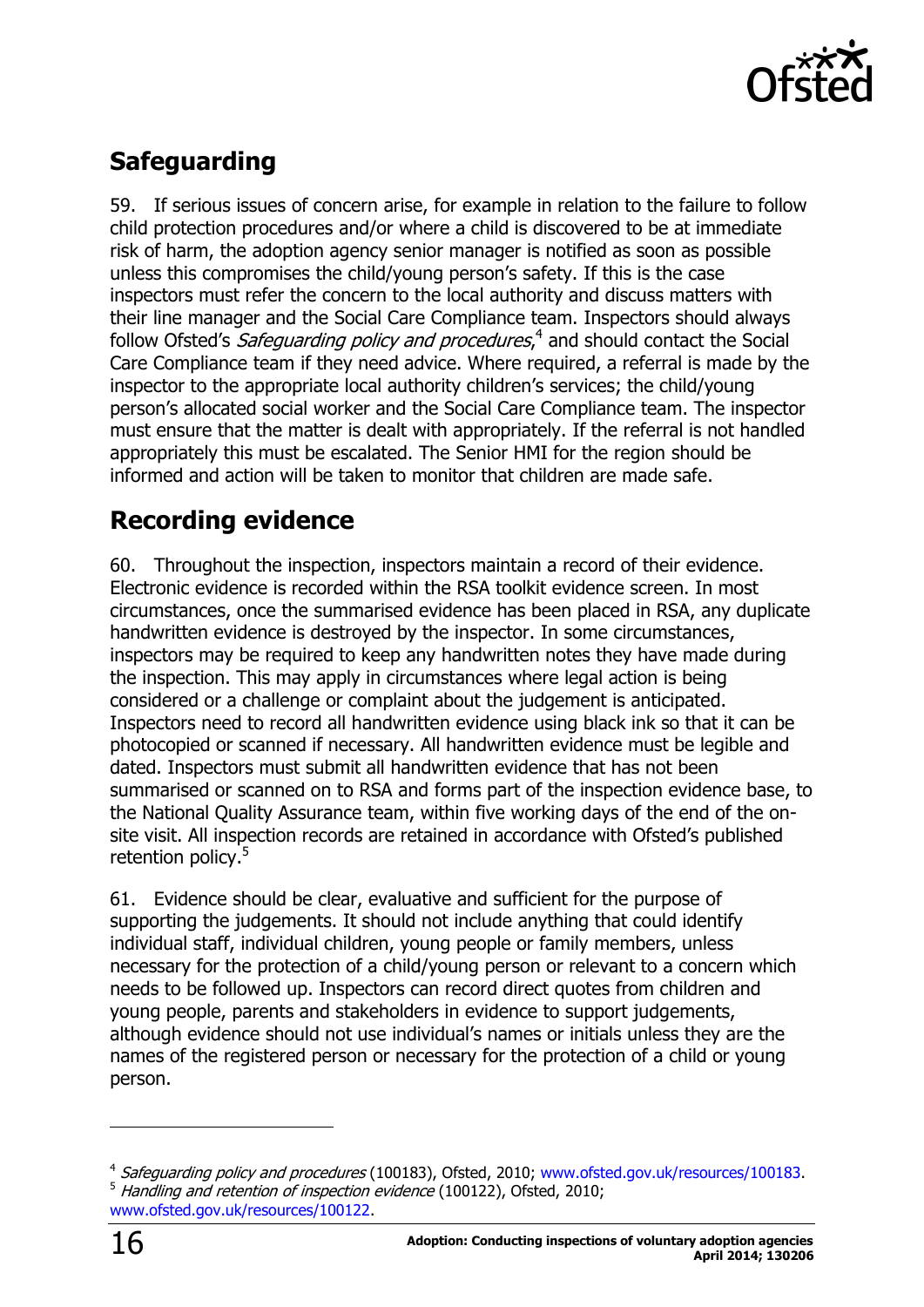

62. Evidence may be scrutinised for quality assurance and is considered in the event of any complaint, whistleblower or concerns about performance. It may also be randomly sampled by managers.

# <span id="page-16-0"></span>**Inspection findings**

63. Failure to meet regulations and national minimum standards that are identified and addressed during the inspection must be reported. In exceptional circumstances where matters are minor and immediately and satisfactorily resolved they may not result in a requirement or recommendation.

64. The adoption framework, evaluation schedule and grade descriptors for the inspection of voluntary adoption agencies sets out illustrative evidence of a good adoption agency. Inspectors use this to formulate their findings and judgements and to prepare oral feedback to the manager.

### <span id="page-16-1"></span>**Inspection feedback**

65. During the inspection, inspectors share emerging findings about the adoption agency's key strengths and weaknesses. Shortfalls that could have an immediate impact on the safety of children, young people and/or staff are brought to the immediate attention of the manager or another senior person in the agency.

66. At the end of the inspection the inspector gives oral feedback on the main findings and provisional judgements to the manager; the report and judgements are subject to quality assurance processes and may be subject to change. In exceptional circumstances, an inspector may need additional time after the inspection fieldwork to take advice before giving feedback. The date of the feedback is counted as the last day of the inspection.

- 67. The feedback should:
	- $\Box$  cover the main findings of the inspection against the evaluation schedule, including both strengths and weaknesses
	- indicate likely requirements and recommendations with clear reference to the relevant regulation, national minimum standard or adoption guidance, providing a clear agenda for improvement
	- use the grade descriptors to indicate how the inspector has arrived at her/his judgements and confirm that the report is sent to the manager in draft for comment on factual accuracy (see 'Timeframe' at paragraph 12 above)
	- $\blacksquare$  indicate that the final report and judgements are subject to a quality assurance process and therefore may change
	- confirm whether letters outlining the judgements and thanking children and young people for participating are sent for the provider to circulate alongside the final report.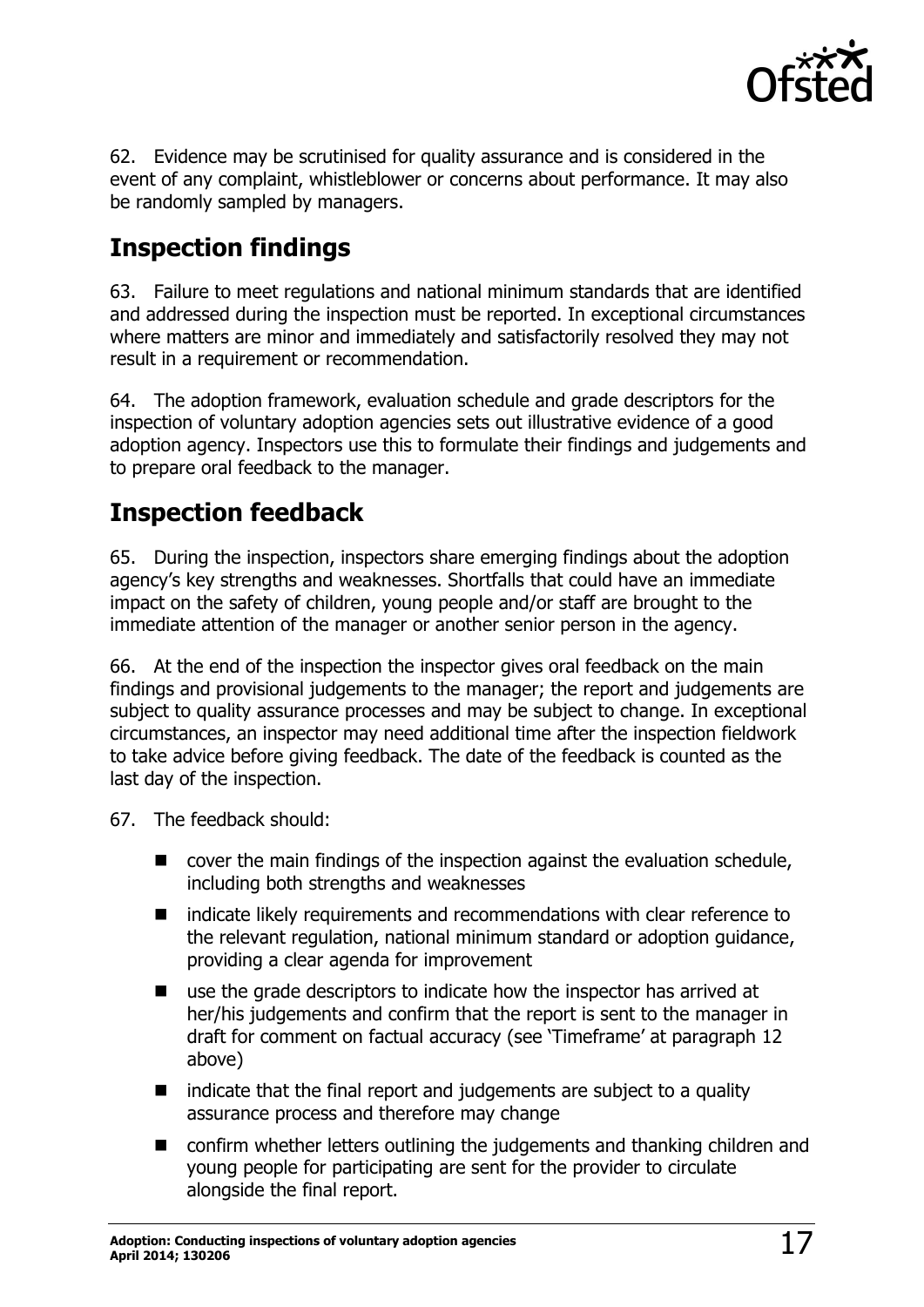

68. Inspectors do not provide a written summary of the inspection or written feedback in advance of the inspection report. Providers may choose to take their own notes during feedback.

### <span id="page-17-0"></span>**Writing the report**

69. Inspection report judgements are supported by evidence and clearly demonstrate the quality of the agency, as well as its impact on children's and young people's experiences and outcomes. Recommendations are clear and help the agency know what they need to do in order to improve.

70. Inspectors are responsible for producing high quality reports. The inspector should ensure that the report is free from errors in, for example, grammar, spelling and punctuation before submitting the report. Reports should be written in the present tense. However, a specific example of evidence from the inspection should be written in the past tense.

71. Inspectors should write their reports with regard to the *Guide to Ofsted's house* style.<sup>6</sup>

72. The report should be succinct and evaluative but tell the story of the experiences of children and young people and the contribution of the provider. Inspectors should make clear and unequivocal judgements about the service provided and progress of children and young people rather than describing processes. Inspectors should make appropriate professional judgements about the extent of detail required to 'tell the story' of the experience of children and young people who are placed for or have been adopted.

73. The 'Overall effectiveness' section should include an evaluation of the trends in agency performance and compare them to those found nationally. The quality of inspection reports is enhanced when feedback from children, young people, adult adoptees, adoptive parents and birth parents is quoted within the report and used to illustrate evaluation about the quality of the adoption agency. However, in smaller agencies, the potential to identify children and young people is high and should be taken into account.

74. There is no specified word length for the report or the individual sections. Inspectors should use their professional judgement to ensure that the reports are long enough to say what needs to be said and no more. It is likely that reports for adoption agencies with a number of weaknesses or agencies found to be outstanding require more detailed explanations of the reasons for the judgement.

75. We send a copy of the report to the provider and publish it on our website.

j

<sup>&</sup>lt;sup>6</sup> Guide to Ofsted's house style (080230), Ofsted, 2010; [www.ofsted.gov.uk/resources/080230.](http://www.ofsted.gov.uk/resources/080230)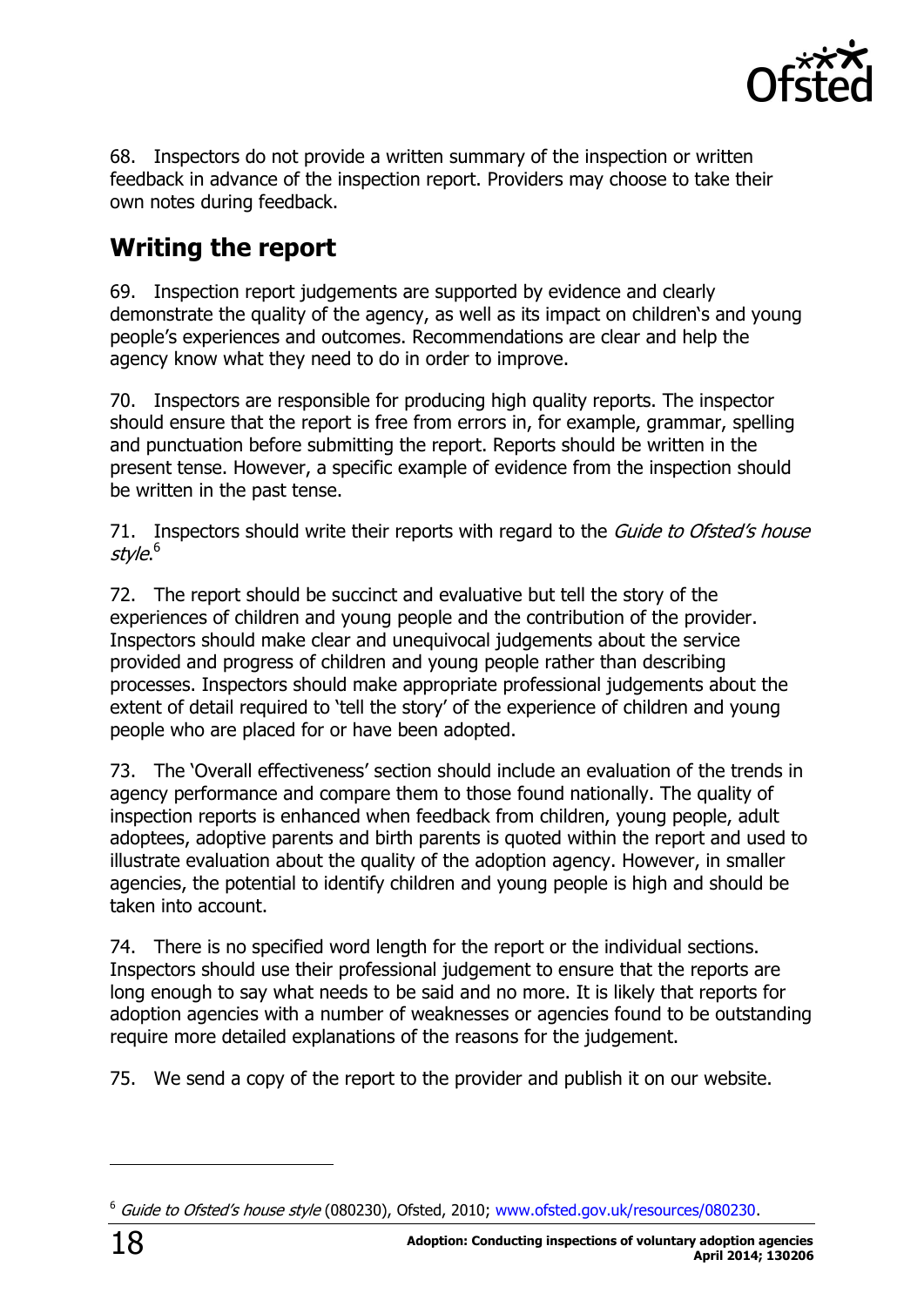

### <span id="page-18-0"></span>**Letters to children and young people**

76. Inspectors complete a letter for children and young people following the inspection of an adoption agency where children and young people were directly involved. This tells them the overall judgement and briefly outlines the main findings. This letter is also available in symbol versions. Providers should forward this letter to all children and young people for whom they have responsibility.

#### <span id="page-18-1"></span>**Quality assurance**

77. The inspector is responsible for the quality of the report, and checks the completed report carefully before submitting it to the National Quality Assurance team for sign-off for publication.

78. Inspectors must use the *Guide to Ofsted's house style* for reference when quality checking their own reports.

79. Ofsted's National Quality Assurance team assures the quality of inspection reports and the evidence base that underpins inspection judgements.

80. The National Quality Assurance team discuss with the relevant team manager on any proposed change of judgement from the provisional judgement given at verbal feedback during the inspection. On these occasions, the inspector must inform the agency of the revised judgements and provide reasons for the changes before the provider receives the draft inspection report.

81. Ofsted sends an evaluation form following each inspection to the manager of the adoption agency to complete, which is used to improve the quality of inspections.

#### <span id="page-18-2"></span>**Concerns**

82. The great majority of Ofsted's work is carried out smoothly and without incident. If concerns arise during an inspection, these should be raised with the inspector as soon as possible during the inspection visit. This provides an opportunity to resolve the matter before the inspection is completed. Any concerns about the factual accuracy of the findings in the report can be raised after the inspection and will be considered as part of the quality assurance process.

### <span id="page-18-3"></span>**Complaints**

83. If it has not been possible to resolve concerns through the process detailed in paragraph 82, a formal complaint can be raised under Ofsted's complaints procedure: [www.ofsted.gov.uk/resources/130128.](http://www.ofsted.gov.uk/resources/130128)

84. Lodging a complaint does not normally delay the publication of the final inspection report.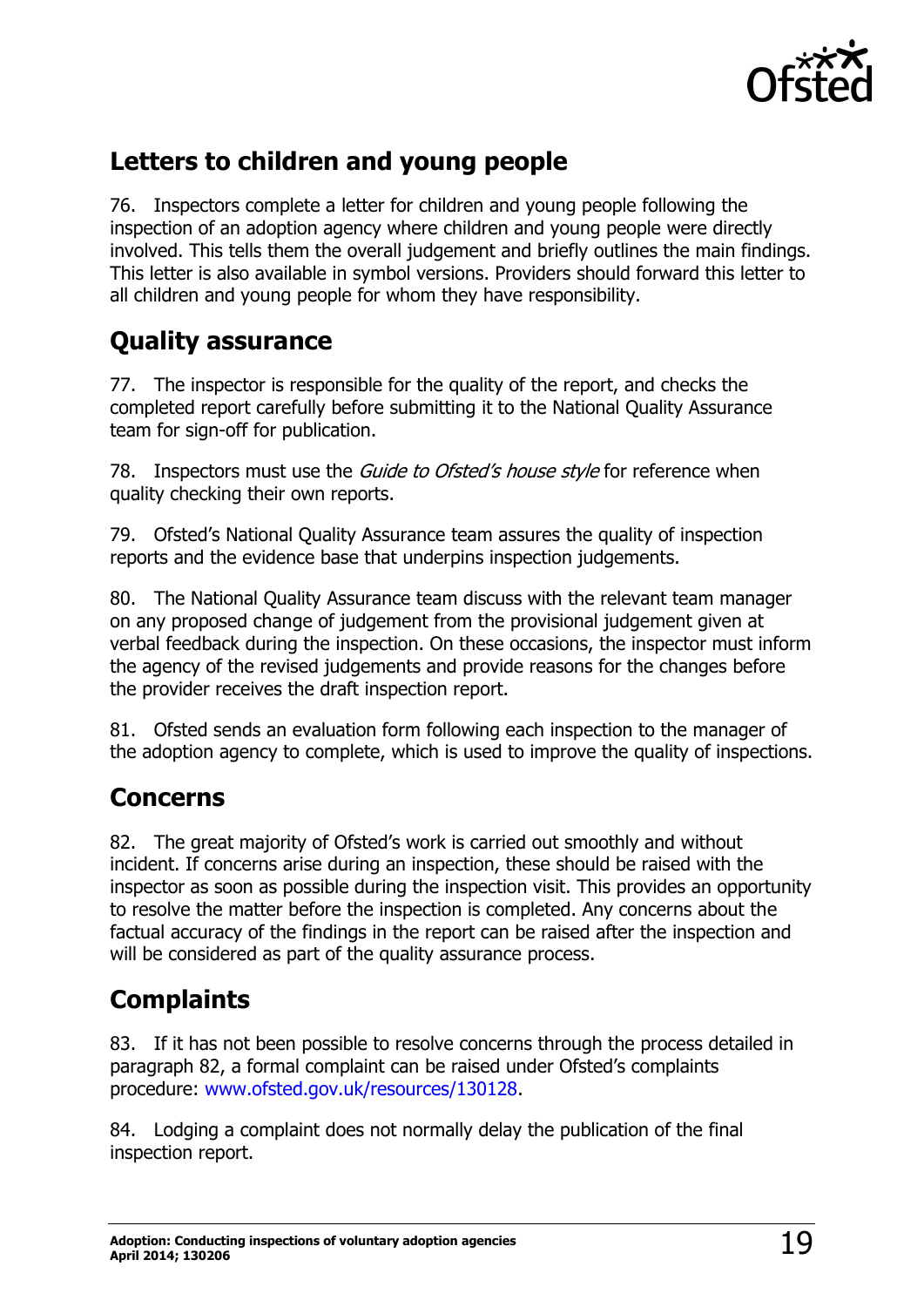

# <span id="page-19-0"></span>**Annex A: Notice of inspection**

Dear

**Notice of inspection**

#### **>URN< >Name of voluntary agency<**

This letter is to confirm that Ofsted will carry out an inspection of your voluntary adoption agency commencing on >inspection due date< and ending on >last inspection day<.

The name of the inspector who will lead this inspection is >name<.

The inspector will telephone you shortly to discuss the inspection.

We want the inspection to proceed as smoothly as possible for both you and the inspector. Please can you provide us with some information in advance of your inspection.

- 1. Details of meetings that will occur during the inspection that the inspector may be able to attend. The inspector will discuss with you whether they wish to do so.
- 2. Information about your current approved adopters and applicants, those being assessed and those who have applied; so the inspector can choose which records and cases to sample.
- 3. The last three sets of adoption panel minutes.
- 4. Updated data. Although we hold data that you have previously provided you are given the opportunity to update this.

The following provides more detail on the information we are requesting.

#### **1. Meetings**

To disrupt your agency as little as possible inspectors will attend any existing, appropriate groups that are running during the inspection site visit. The inspector does not want to observe the meeting, but to use this time to talk with attendees about the adoption agency.

We would be grateful if you would also arrange meetings with:

- $\blacksquare$  the manager
- $\blacksquare$  the registered provider
- the chair or vice-chair of the adoption panel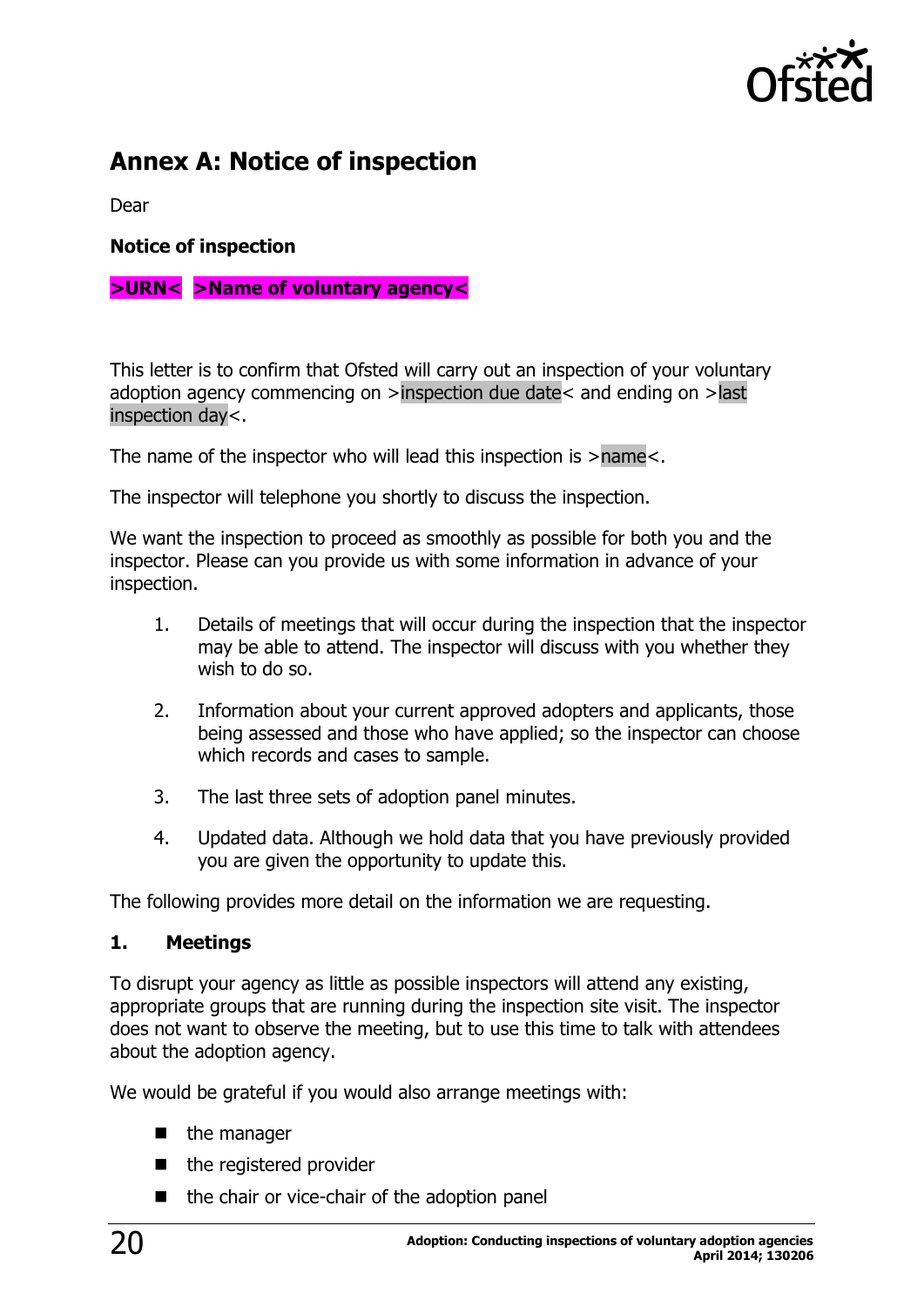

- **a** a group for adopters, prospective adopters or a preparation course that is already running during the course of the inspection
- **a** a group for children and young people if one is already running during the course of the inspection
- $\blacksquare$  the agency decision maker.

Discussions with individuals may be held by telephone.

Please arrange, where possible, for the inspector to attend meetings on the site where they will be based and provide a contact name, date and time for each meeting. The inspector will contact you during the notice period to confirm which meetings they wish to attend. Please allow at least 30 minutes between meetings and, if possible, do not arrange meetings on the first day or the last day of the inspection. Please do not organise any additional meetings unless the inspector has agreed this with you.

The inspector will visit children and young people and their adopters selected from the case list in discussion with you.

#### **2. Case list**

The records that the inspector generally needs to see are those you keep for adopters and of the children and young people placed with them, this includes any assessment reports. The inspector may also wish to see supervision notes, team meeting notes, staff recruitment files, panel member records and additional panel meeting minutes. Please provide the case details requested. The inspector uses this to select the records that they will examine during the inspection. The inspector will ask you to arrange telephone calls with the individuals who they would like to consider in more detail.

If you have adopters'/staff records stored electronically please ensure that there will be a member of staff available to support the inspector in accessing them. If these records are only hard copy and stored off-site you will need to arrange to deliver them to the location of the inspector.

The inspector will sample records throughout the inspection. Please allow time in the inspection programme for them to be able to do this.

To allow an inspector time to consider which records to sample, please supply a list of adopters and potential adopters.

#### **3. Panel meeting minutes**

Please provide the minutes from the last three panel meetings.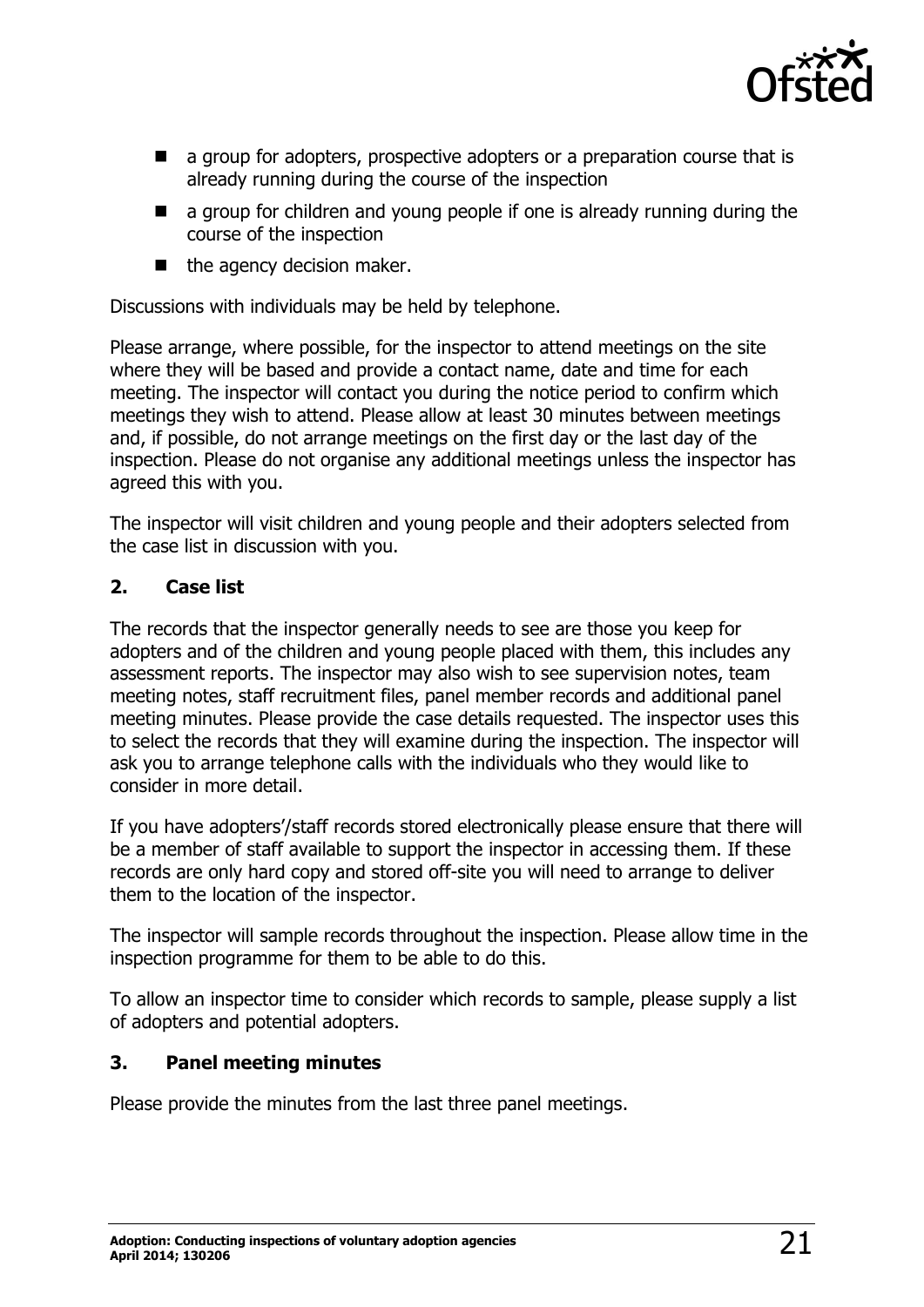

#### **4. Data**

The inspector already has the data you submitted on the annual quality assurance and data form and from completed questionnaires. You do not have to re-submit your quality and assurance data form.

If you wish to provide any updated, brief, relevant statistical data or information, it must be returned with the attached forms. You may provice this in a format you already use as long as this provides only succinct and relevant information. Additional information or data, other than updates to what you have previously provided, should only be supplied during the inspection at the request or with the agreement of the inspector.

This material must be explicitly relevant to the inspection framework and associated evaluation schedule and enhance or clarify information about the quality of service provided. Statistical data submitted prior to the inspection must be correct at the time of submission. Amendments or changes to data submitted during the inspection may not be accepted.

#### **Returning documents to Ofsted**

All information should be returned within five working days of the date of this letter by email to the lead inspector at >inspector email address< and copy in >IMS name email address<. Please note that any sensitive information that you send by email should be anonymous or encrypted. You can find out more information about encryption at [www.getsafeonline.org.](http://www.getsafeonline.org/)

### **Additional information**

The inspector will feed back their findings at the end of the inspection to key people in the agency that you identify. Please keep this number to a minimum.

Further information about the inspection is available in Adoption: Conducting inspections of voluntary adoption agencies at www.ofsted.gov.uk/resources/130206.

Thank you for your assistance. If you have any further questions, please contact me on 0300 123 1231.

Yours sincerely

>Name<

Inspection Support Team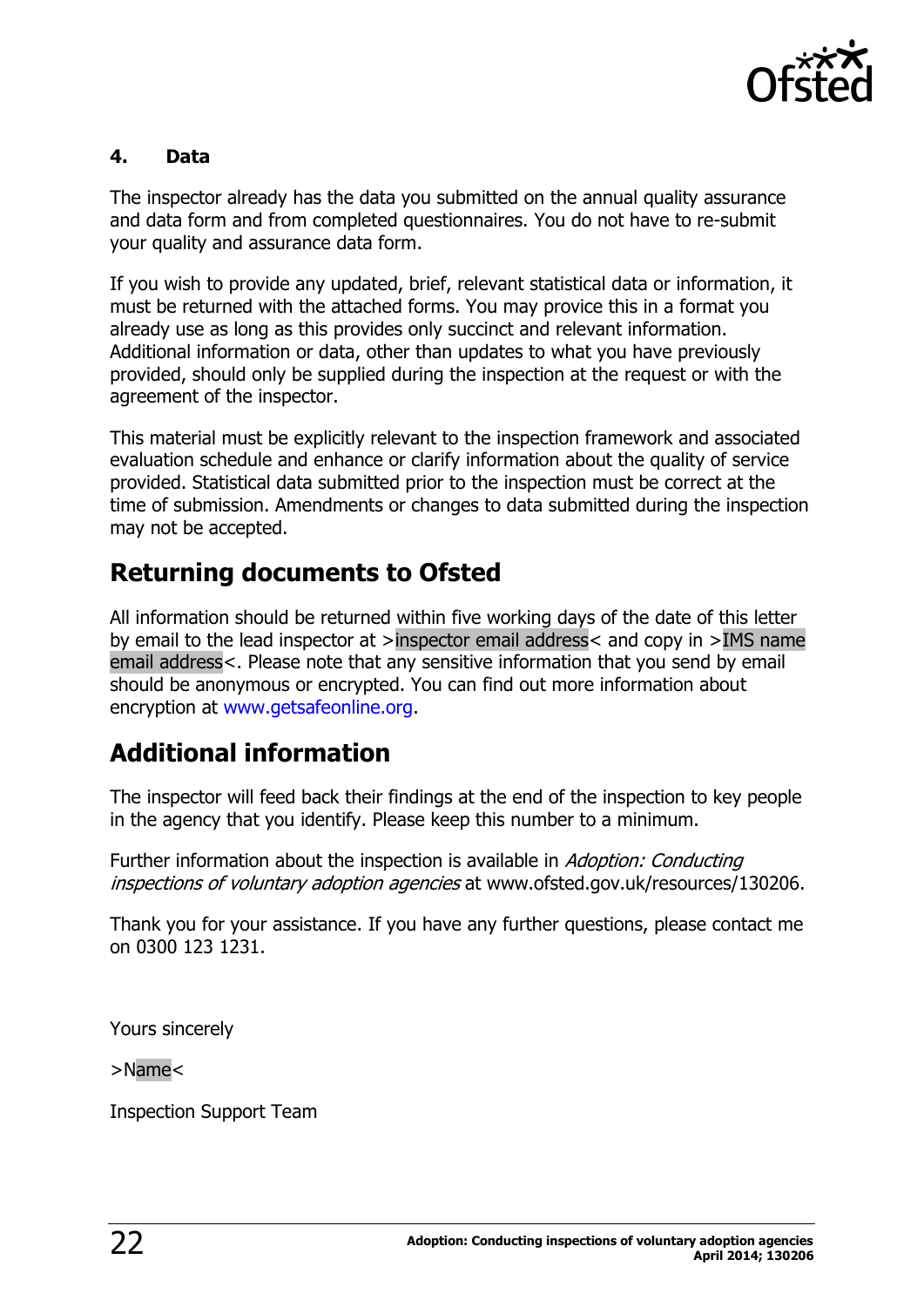

#### <span id="page-22-0"></span>**Return slip: For information a voluntary adoption agency submits after notification of an inspection**

I confirm that I have enclosed:

| $\blacksquare$ | the details about arranged meetings                 | Yes / No |
|----------------|-----------------------------------------------------|----------|
|                | a completed case list                               | Yes / No |
|                | $\blacksquare$ the last three panel meeting minutes | Yes / No |
|                | any updated data                                    | Yes / No |

Signed:

Print name:

Job title:

Agency: > add name of agency<

URN: **>add URN<** 

Date:

The case list is available on the Ofsted website: [www.ofsted.gov.uk/resources/adoption-inspection-case-list.](http://www.ofsted.gov.uk/resources/adoption-inspection-case-list)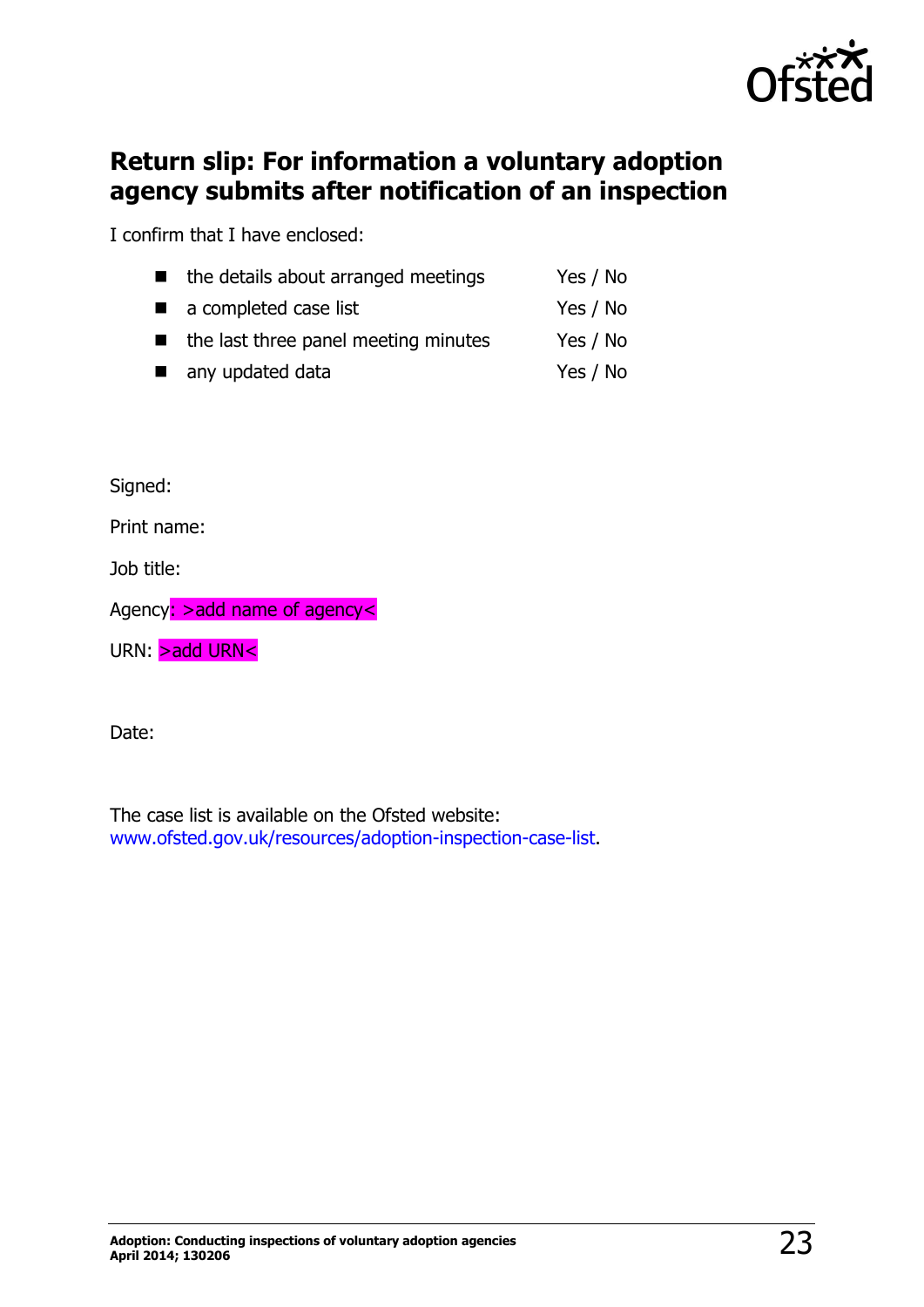

# <span id="page-23-0"></span>**Annex B: Assessing financial viability**

The adoption regulations state that the 'registered provider must carry on the agency in such manner as is likely to ensure that it will be financially viable for the purpose of achieving the aims and objectives set out in its statement of purpose.<sup>7</sup>

Inspectors are only expected to undertake a lay person's assessment of the financial information. Where, during the course of a routine inspection, the inspector has concerns about the financial viability of a provider - due for example to insufficient staff to provide contracted support or insufficient accommodation to storing secure records - they should follow the quidance set out in Annex K of the *Social Care* Registration Handbook.<sup>8</sup> Paragraph 42 of Annex K applies where an organisation is already registered.

The financial information Ofsted can request ranges from professionally produced business plans to a collection of accounts and balance sheets.<sup>9</sup>

 $\overline{a}$ 

 $7$  Regulation 20(1) of The Voluntary Adoption Agencies and the Adoption Agencies (Miscellaneous Amendments) Regulations 2003.

<sup>&</sup>lt;sup>8</sup> Social care registration handbook (110171), Ofsted, 2012; [www.ofsted.gov.uk/resources/110171.](http://www.ofsted.gov.uk/resources/110171) 9 Regulation 20(2) of The Voluntary Adoption Agencies and the Adoption Agencies (Miscellaneous Amendments) Regulations 2003.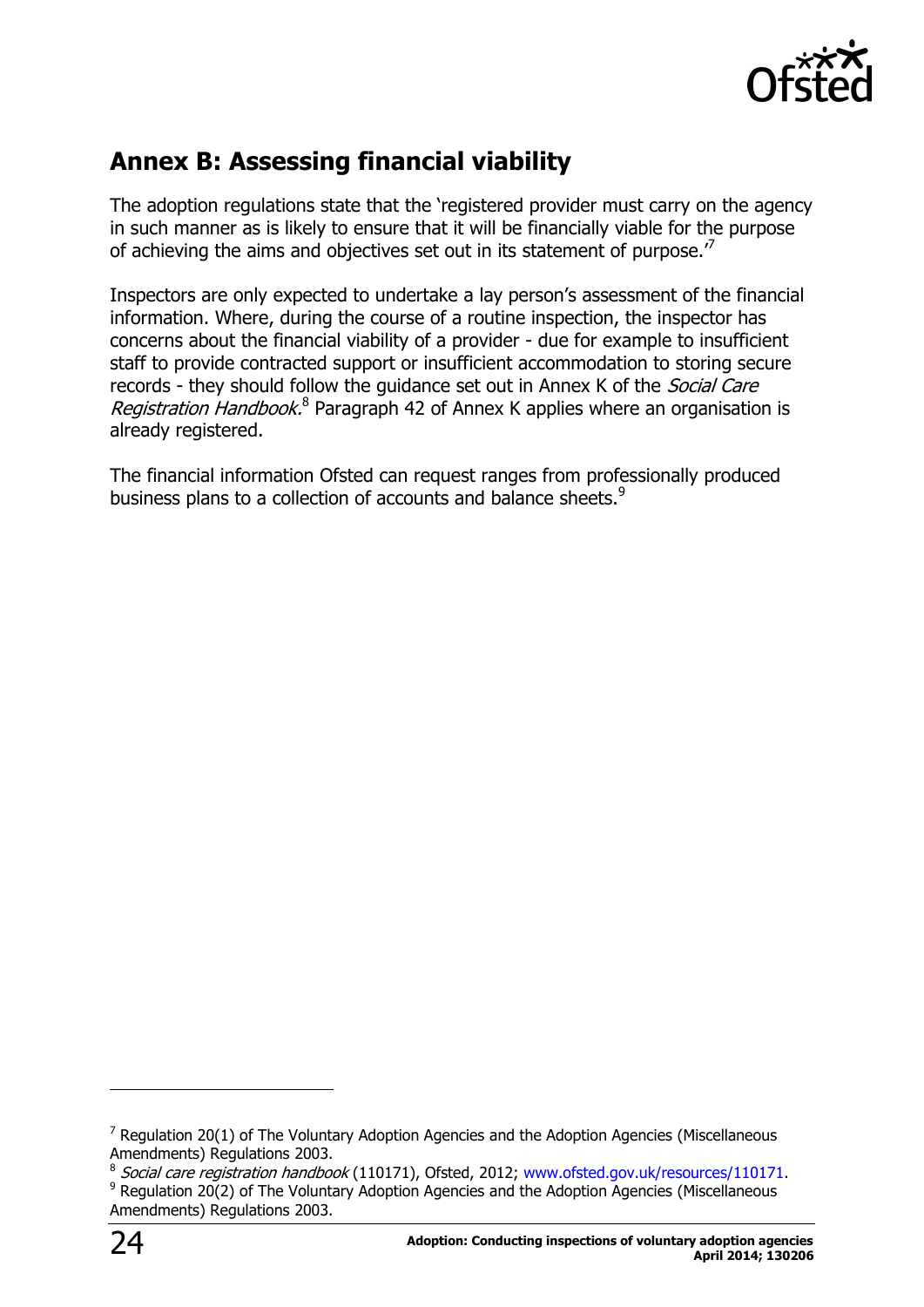

#### <span id="page-24-0"></span>**Annex C: Checks on responsible individuals**

- 1. An organisation which applies to register a voluntary adoption agency is required by The Adoption Support Agencies (England) and Adoption Agencies (Miscellaneous Amendments) Regulations 2005, to have a responsible  $\mu$ individual.<sup>10</sup> The responsible individual is the person within an organisation who is responsible for supervising the management of the agency: he or she is the link between the organisation and the registered manager and, the organisation and Ofsted.
- 2. The role of the responsible individual is to:
	- supervise the management of the agency and particularly to ensure that the agency operates in a manner which protects and promotes children and young people's safety and welfare
	- report on the operation of the voluntary adoption agency to the registered provider and Ofsted.
- 3. When an organisation applies to be registered in respect of a new voluntary adoption agency Ofsted assesses the responsible individual's suitability as part of that application. From 1 April 2014, Ofsted's inspectors will scrutinise the steps providers have taken to determine that a responsible individual who has been appointed is fit to supervise the management of a voluntary adoption agency.
- 4. A provider must demonstrate to Ofsted that the responsible individual they appoint:
	- has an effective knowledge and understanding of:
		- law and practice relating to looked after children
		- safeguarding and child protection
		- law and guidance in relation to the establishment or agency that he or she will be responsible for including: applicable regulations; national minimum standards; and, statutory guidance.
	- has the skills, knowledge and ability to carry on the establishment or agency in a way which promotes both good practice and continuous improvement

j

 $10$  The Adoption Support Agencies (England) and Adoption Agencies (Miscellaneous Amendments) Regulations 2005, Regulation 7; [www.legislation.gov.uk/uksi/2005/2720/regulation/7/made](http://www.legislation.gov.uk/uksi/2005/2720/regulation/7/made)